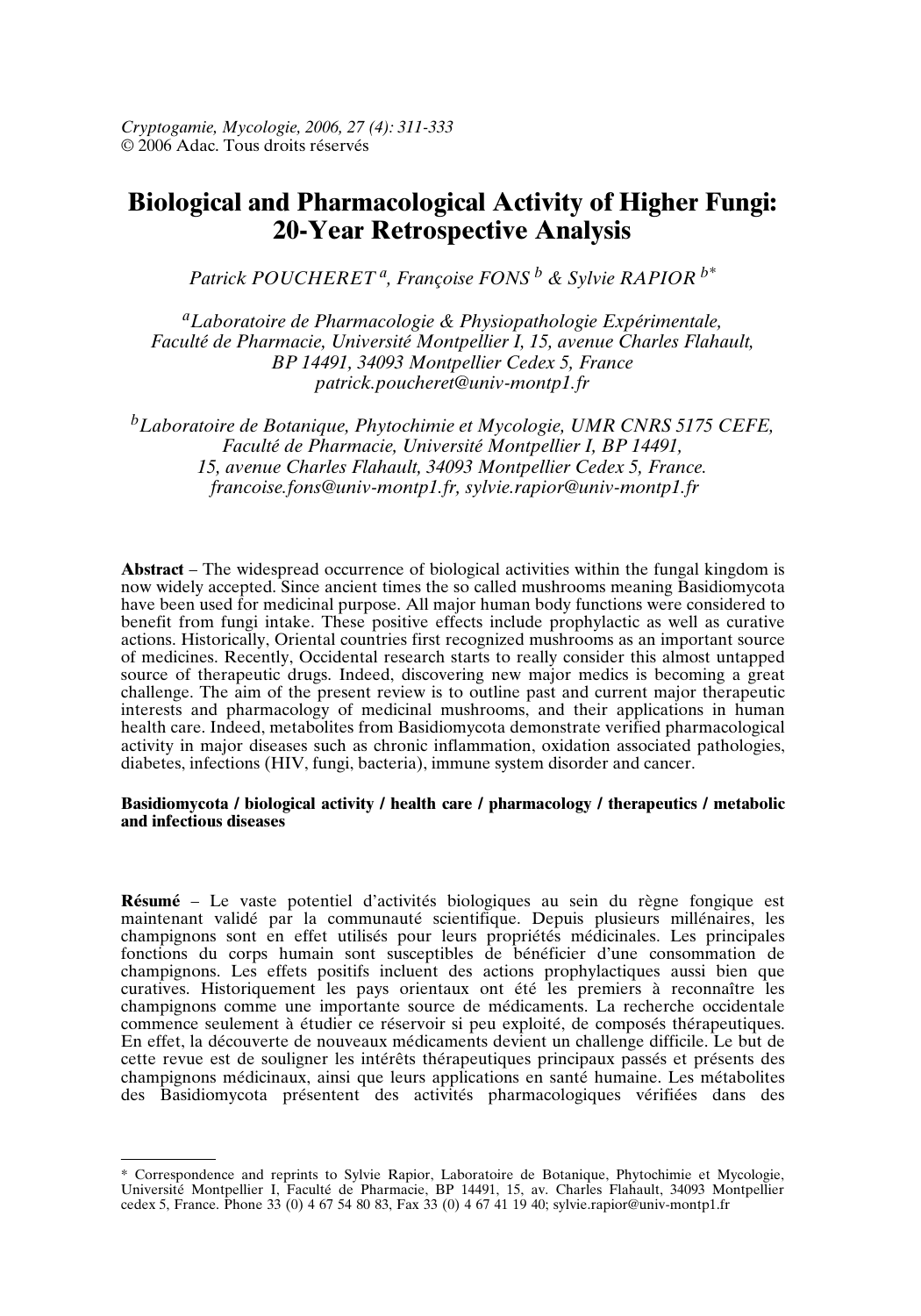pathologies majeures telles que l'inflammation chronique, les pathologies associées aux processus oxydatifs, le diabète, les infections (VIH, champignons et bactéries), les désordres immunologiques et le cancer.

**Basidiomycota / activités biologiques / santé humaine / pharmacologie / thérapeutiques / maladies métaboliques et infectieuses**

### **ABBREVIATIONS**

AIDS: Acquired Immune Deficiency Syndrome BAM: Biologically Active Metabolites COX: Cycloxygenase GPx: Gluthatione Peroxidase HIV: Human Immunodeficiency Virus IDDM: Insulin Dependent Diabetes Mellitus  $IL(s)$ : Interleukin(s) IFN: Interferon LZ-8: Ling Zhi 8 NF-κB: Nuclear Factor κB NIDDM: Non Insulin Dependent Diabetes Mellitus NK: Natural Killer PSK: PSP Krestin PSP: Polysaccharopeptides ROS: Reactive Oxygen Species SOD: Superoxide dismutase TNF: Tumor Necrosis Factor

#### **INTRODUCTION**

Higher fungi have been used by mankind for millennia. Firstly they are used as part of regular diet for their nutritional value, completing population food intake. They contain minerals, vitamins and nutritive compounds such as proteins and polysaccharides and have low fat content (Breene, 1990; Chang, 1996; Manzi *et al*., 1999; Mattila *et al*., 2000). Secondly mushrooms fruiting bodies are also appreciated for delicacy. Indeed their palatability is exploited as taste and flavor enhancers when associated in food preparation and cooking (Misaki & Kakuta, 1995; Misaki & Kishida, 1995). Thirdly, higher fungi are used for medicinal purpose. Their pharmacological action and therapeutic interest in promoting human health are known for thousands of years (Batut, 1995; Fons *et al*., 2005; Gunde-Cimerman, 1999; Obbs, 1996; Rapior *et al*., 2000; Roumestan *et al*., 2005).

Asian traditional medicine practices and nowadays modern medicine in Eastern countries as China, Japan, Korea and several Asian countries still use mushrooms for treatment of major diseases (Jikai, 2002; Konno, 1995; Ooi & Liu, 1999; Seo *et al*., 2003). Ancient traditional uses are now clinically confirmed and constitute a strong base for intensive research and development of Basidiomycota biologically active metabolites (BAM) isolated or in combination (Kim & Kim, 1999; Reshetnikov *et al.*, 2000). According to literature, more than 270 medicinal fungi are reported in traditional Chinese medicine for their preventive and/or curative effects (Ding, 1987; Ying *et al*., 1987). In Japan, the knowledge of biological activities from mushrooms is the same as in China. Four species are really very popular in medical care, i.e., Shiitake (*Lentinula edodes* (Berk.) Pegler),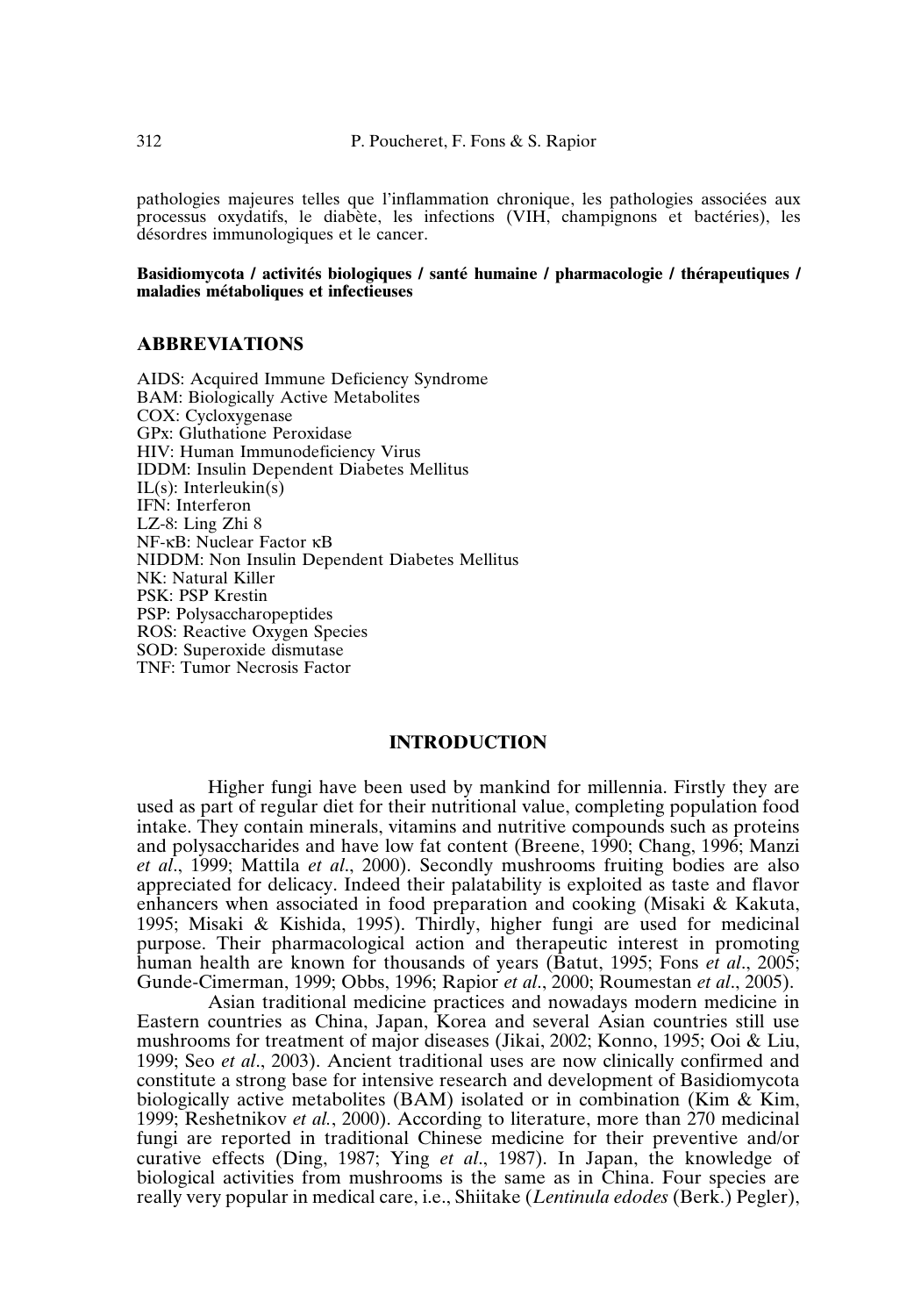Reishi or Mannentake (*Ganoderma lucidum* (Curtis) P. Karst.), Maitake (*Grifola frondosa* (Dicks.) Gray) and Enokitake (*Flammulina velutipes* (Curtis) Singer). They are sold in streets to consumers as a source of good health and lifetime prolongation. Some Japanese people can even run around for kilometers in order to pick up wild fungi as Reishi growing on very old plum trees and considered to be effective against cancer and degenerative diseases (Mayell, 2001; Ng, 1998).

Western countries were favoring more recently the biological properties of higher fungi notably used in allopathic medicine (Donatini, 2000; Erkel *et al*., 1995; Thoen, 1982; Zsigmond, 1999). *Fomes fomentarius* (L.) J.J. Kickx*, Inonotus obliquus* (Ach. ex Pers.) Pilát and *Laricifomes officinalis* (Vill.) Kotl. & Pouzar are quite the only mushroom species having been therapeutically used by European people. Nevertheless, in the United States of America (USA), the market opens up to these new natural sources of potentially health promoting compounds. For instance, Reishi and Maitake become very popular as nutriceutic food (Chang, 1996; Chang & Buswell, 2003; Lakhanpal & Rana, 2005). It should be noticed that North America benefits of extensive natural resources probably still hiding a large Basidiomycota biodiversity.

Other western countries start now to better consider this perspective and researches are undergone in order to discover new pharmaceutical compounds for either disease prophylaxis or treatment or adjunct therapy (Badalyan *et al.*, 1996ab, 1997a/b, 2001; Francia *et al.,* 1999; Roussel *et al*., 2002; Sullivan *et al.*, 2006; Zjawiony, 2004). In other words, medicine using fungal metabolites is now worldwide recognized (Alexandre *et al*., 2004; McMorris *et al*., 2001; Seiden *et al*., 2006). Indeed Basidiomycota represent a larger untapped resource for new classes of pharmaceutical compounds that may change some of the general concepts of disease management (Chang, 1999; Kawagishi, 1995; Kiho *et al*., 1994c; Wasser & Weis, 1999).

In this 20-year review, we outline major pharmacological and therapeutic interest from Basidiomycota mushrooms as source of bioactive natural products in promoting human health. After definition of current global interest of fungi (Basidiomycota) as potential therapeutic agent reservoir, major pharmacological action and their putative therapeutic applications will be presented in order to conclude about the potential interest of mushroom metabolites as future drug candidates.

# **MATERIALS**

The mushroom species Latin names and authorities mentioned in this review come from Kerrigan (2005) and the Cabi Bioscience Database (http:// www.indexfungorum.org/BSM/bsm.asp).

## **DISCUSSION**

The use of mushrooms with potential therapeutic properties raises global interests from the scientific and clinical community based on two main reasons. First, mushrooms demonstrate their efficiency against numerous diseases and metabolic disturbances as serious as cancer or degenerative diseases. These therapeutic effects seem to lay on multiple and complex pharmacological actions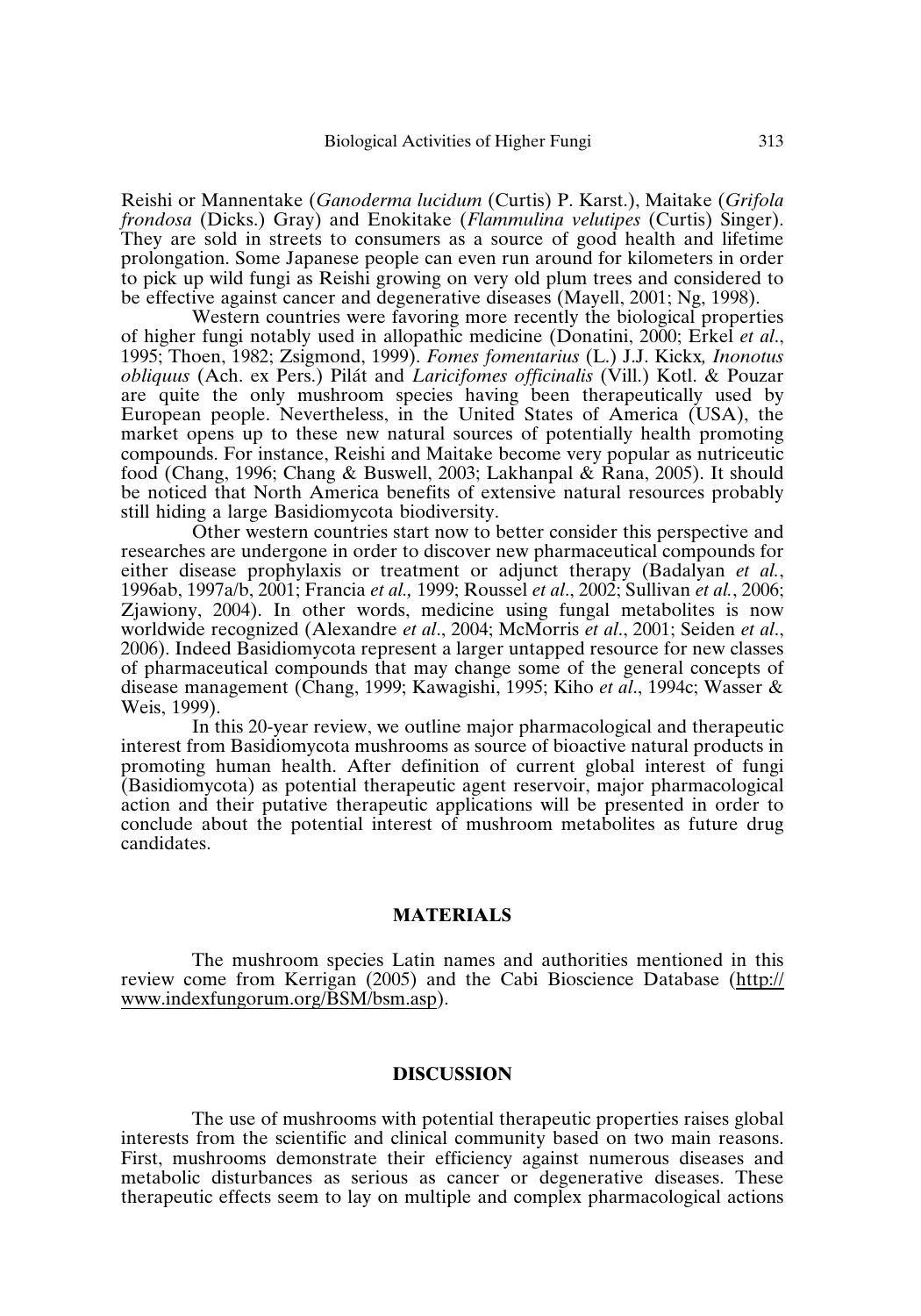on different cellular and molecular targets. Mushroom compounds would act in combination to influence cell surface receptors, and to trigger various downstream signaling events leading to high pharmacological efficiency and specificity (Borchers *et al.*, 2004).

Secondly, fungal bioactive metabolites can be obtained from many origins either wild and cultivated fruiting bodies or from mycelial biomass and supernatant of submerged cultured using bioreactors (Bose, 1955; Cui & Chisti, 2003; Hara *et al.*, 1987; Harttig *et al.*, 1990; Hikino *et al*., 1985; Sarkar *et al*., 1993). Isolation and purification of natural or hemisynthetic active components (namely polyphenols, polysaccharides, protein-bound polysaccharides, sesquiterpenes, triterpenoids) require common analytical procedures (Abraham, 2001; Horesy & Kocourek, 1978; Karacsonyi & Kuniak, 1994; Liu, 1999; Mizuno *et al*., 1996, 1998, 1999a/b; Ooi & Liu 1999; Shiharama *et al*., 1962; Sugano *et al*., 1982). Consequently, higher fungi present major advantages as putative valuable drug candidates for various pathologies as reported.

#### **Anti-inflammatory effect**

Since two decades, mushrooms have displayed *in vitro* as well as *in vivo* anti-inflammatory activities. Several *in vitro* mechanisms are involved as follows in:

– Inhibition of lipidic mediators of inflammation as cycloxygenases i) by fatty acids and sterols of *G. frondosa* and *Agrocybe aegerita* **(**V. Brig.) Singer, and ii) by the ethanolic extract of *G. lucidum* (Hong *et al.,* 2004; Zhang *et al*., 2002, 2003) and as 5-lipoxygenase by the acetone extract of *G. frondosa* (Hirota, 1997).

– Inhibition or diminution of cytokines level such as that of i) NF-κB by panepoxydone identified from *Lentinus crinitus* (L.) Fr., ii) Interleukins (ILs), interferon (IFN-γ) and Tumor Necrosis Factor (TNF- $\alpha$ ) by ethanolic extract of *Agaricus subrufescens* Peck [syn. *Agaricus brasiliensis* Wasser, M. Didukh, Amazonas & Stamets and *Agaricus blazei* Murrill; Kerrigan, 2005] as well as by polysaccharides and proteoglucans from *Phellinus linteus* (Berk. & M.A. Curtis) Teng (Erkel *et al*., 1996; Kim *et al.,* 2003; Kuo *et al*., 2002).

– Inhibition of inflammatory cell production (lymphocytes and macrophages) by *A. subrufescens* ethanolic extract (Kuo *et al*., 2002) or apoptosis increasing by polysaccharides of *P. linteus* (Kim *et al.*, 2003).

Glucans of *Trametes gibbosa* (Pers.) Fr. antagonize *in vivo* the inflammation mediator complex induced by carragheenan (Czarnecki & Grzybek, 1995) notably in the rat while a *Cordyceps militaris* (L.) Link (Ascomycota) polysaccharide significantly suppresses the mouse ear oedema induced by croton oil (Yu *et al*., 2004). *G. lucidum* (polyphenols, polysaccharides, terpenes) and *Pleurotus floridanus* Singer (methanolic extract) have shown anti-inflammatory potential on cell models as well as on animal models for both obvious acute and chronic inflammation (Jose *et al*., 2004; Lakshmi *et al.,* 2003). At the same time, proteoglucans and polysaccharide isolated from *P. linteus* (Kim *et al*., 2003) – a mushroom species empirically used for inflammation treatment for ages – were reported as bioactive on previous mentioned models as well as on arthritis model and on septic chock models. Several lanostane-type triterpene acids from *Piptoporus betulinus* (Bull.) P. Karst., suppress the 12-*O*-tetradecanoylphorbol-13 acetate induced oedema on mouse ears (Kamo *et al*., 2003), a test which is also correlated with anticancer activity as previously described for *Wolfiporia extensa* (Peck) Ginns [syn. *Poria cocos* (Schwein.) F.A. Wolf] (Kaminaga *et al*., 1996; Ukiya *et al*., 2002).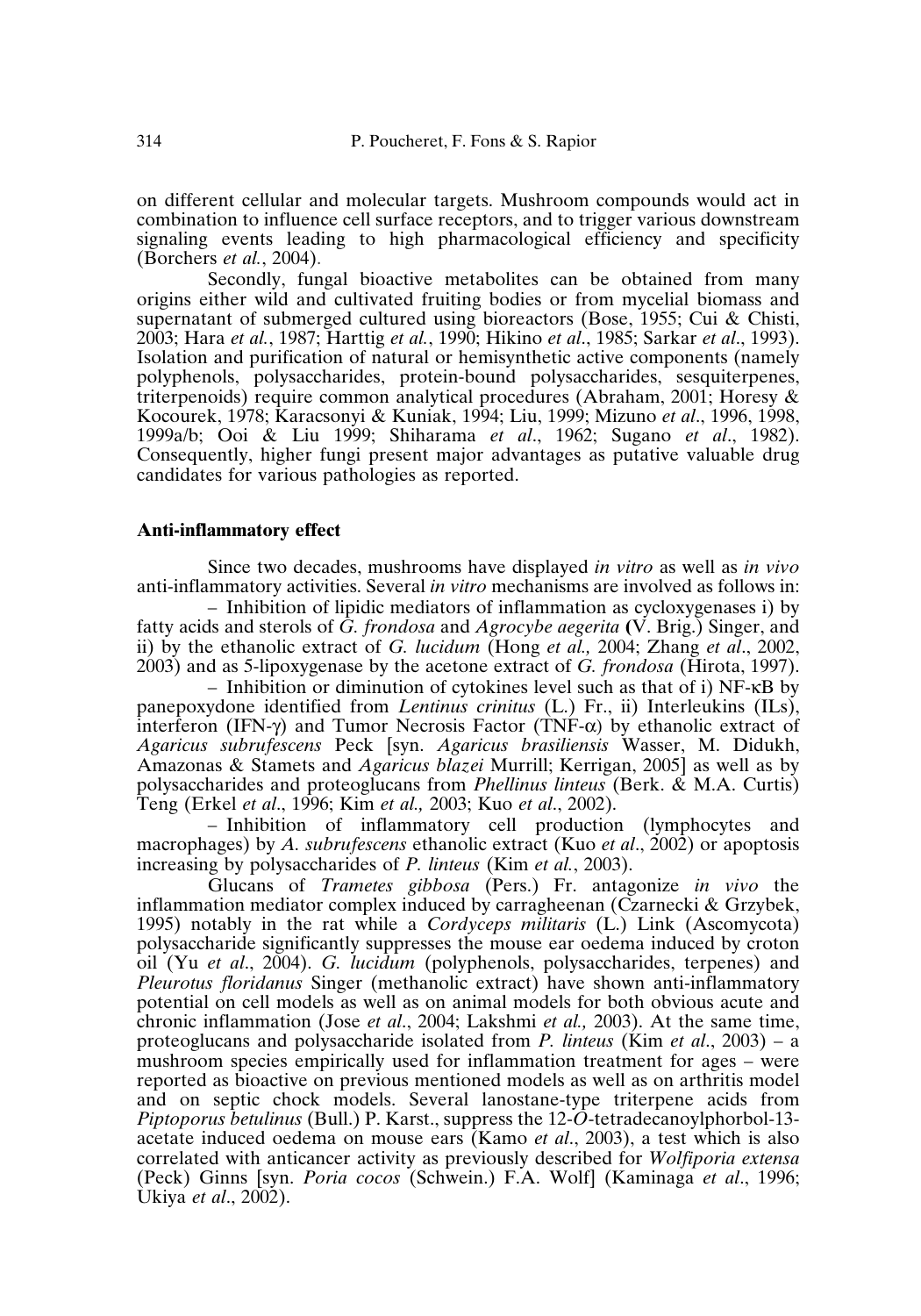### **Antioxidant activity**

While relatively recent researches on anti-aging effects from natural products are of the highest importance for medical stakes (oncology, immunology…) and industrial BAM development (pharmacy, cosmetics), it opens prospects to scientists for the screening of antioxidizing natural agents among higher fungi.

Aerobic life form is associated with oxidation processes. These processes constitute the base of cellular respiration that allows energy production. Metabolic oxygen consumption is therefore necessary for survival of many types of living organisms. Paradoxically, this vital phenomenon is also the cause of cell and tissue damages leading to the inexorable aging process through production of free radicals and various reactive oxygen species (ROS). These very unstable compounds tend to stabilize by combining with structural and functional cell components therefore producing advanced end products that are deleterious to cells and tissues in the long term. These cellular and tissue impairments are now thought to be one of the major underlying mechanistic base of aging and development of pathologies such as diabetes, cardiovascular diseases, neurodegenerative diseases and cancer. Living organisms possess antioxidant internal defences that do not completely neutralize or repair oxidative injuries. One way to help the fight against these injuries is to increase antioxidant defences by intake of external antioxidant (Halliwell & Gutteridge, 1984; Simic, 1988).

Higher fungi are a natural source of potent bioactive antioxidant metabolites (Yang *et al*., 2002). As for plant kingdom, phenolic metabolites with major antioxidant abilities start to be discovered in fungi kingdom. New kinds of molecular structures have been discovered that help understanding how higher fungi metabolites can fight against oxidative injuries. Various mechanisms are proposed i) direct antioxidant effects through sustaining of antioxidant levels for prevention of ROS production, ii) indirect antioxidant effects via host antioxidant enzyme defence system (SOD, GPx, catalase) induction and regulation, iii) direct reducing power of fungal metabolites, iv) radical scavenging effect via targeting of already produced ROS.

Indeed, phenolic compounds are heavily investigated for their potential high benefit on human health. *L. edodes* and *Volvariella volvacea* (Bull.) Singer extracts demonstrate antioxidant activities and free radical scavenging abilities (Cheung & Cheung, 2005). This pharmacological effect is correlated with phenolic compounds content in mushrooms as already known for grape fruits and wine (Landrault *et al.*, 2001). *L. edodes* is also inducer of SOD and GPx, two antioxidant enzymes (Cheung *et al.*, 2003). Farnesylphenol derivatives of grifolin, isolated from *Albatrellus sp*. possess antioxidative activities higher than α-tocopherol or *tert*-butylhydroxyanisole as well as antimicrobial, hypocholesterolemic and tyrosinase inhibitory activities (Nukata *et al*., 2002). Complex polyphenols as azaphilones, cytochalasins and *p*-terphenyls purified from various inedible mushrooms (*Hypoxylon sp*., *Telephora sp.* and *Paxillus sp.*) show free radical-scavenging activity against diphenyl-*p*-picrylhydrazyl (Quang *et al*., 2006; Tsukamoto *et al.*, 2002).

Therefore it is not surprising that intrinsic antioxidant properties demonstrated *in vitro*, with *G. lucidum* or *P. linteus* can be transferred *in vivo* after mushroom consumption as food or "nutriceutic" food. Indeed antioxidant enzymes from subjects consuming mushrooms are specifically regulated (SOD, GPx, catalase). *Trametes versicolor* (L.) Lloyd appears as an inductor of enzyme systems involved in prevention of oxidative damages and more particularly of GPx (Cui  $\&$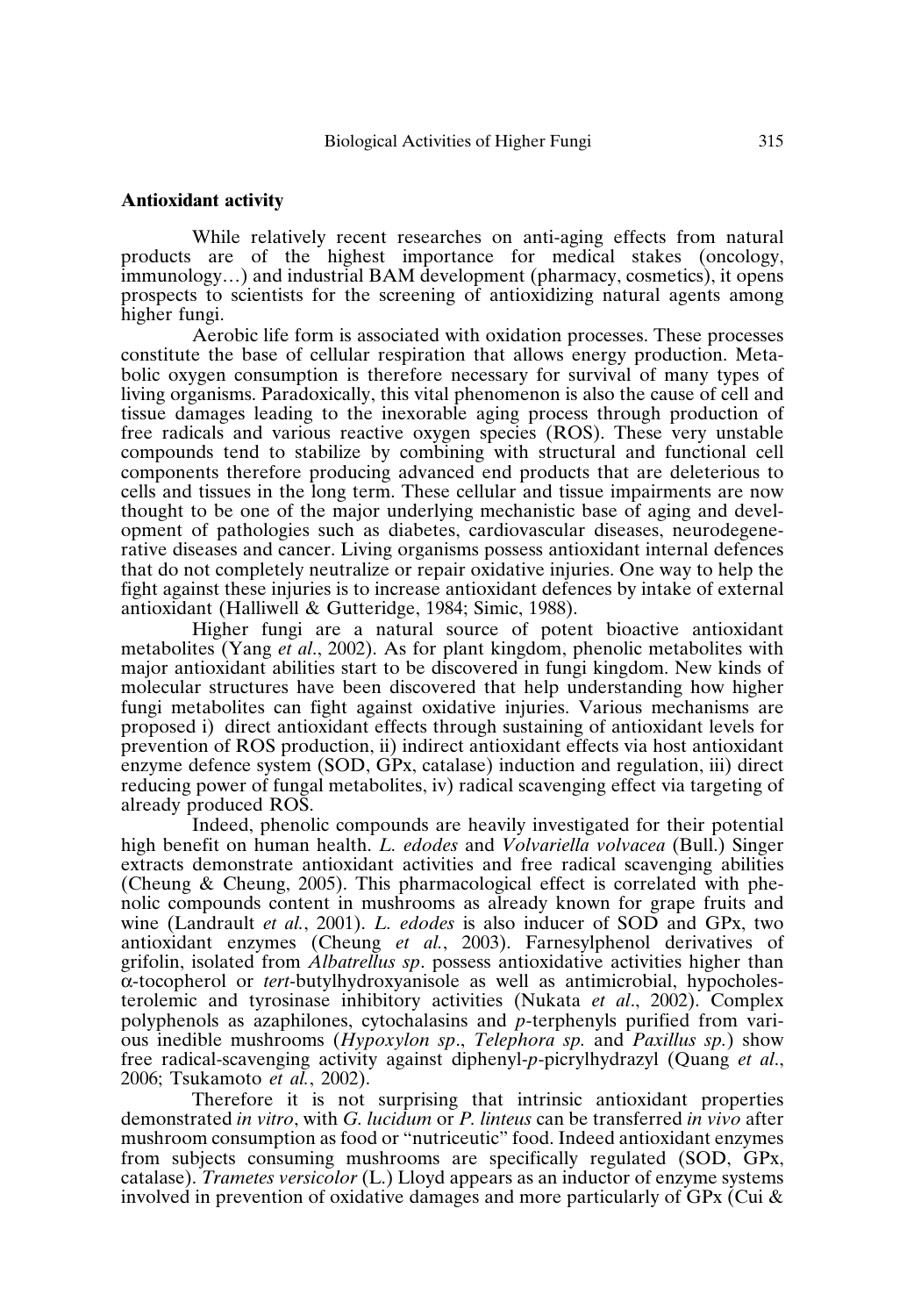Chisti, 2003). It is noteworthy to emphasize that mushrooms not only demonstrate direct antioxidant abilities but are also able to stimulate anti-radical host defence (Park *et al*., 2001). The antioxidant and putative anti-aging effects of *G. lucidum* have reached pharmacological studies (Lin *et al*., 1995; Lin & Zhang, 2004).

Among higher fungi, some species clearly demonstrate higher antioxidant properties when compared to others (Zhou *et al*., 1989, 1991; Zhu *et al*., 1999). Such mushroom species include in particular tree oyster mushroom, *Pleurotus ostreatus* (Jacq.) P. Kumm. This fungus seems to concentrate a complete "arsenal" against oxidative stresses. It includes basic antioxidant compounds (ascorbic acid / vitamin C, tocopherol / vitamin E, β-carotene), high content in phenolic compounds with extensive reducing and scavenging properties (Yang *et al.*, 2002). Other mushrooms with high antioxidant abilities include *A. aegerita* whose antioxidant effects and free radical scavenging abilities are correlated with its total phenolic content (Lo & Cheung, 2005). It should be also noticed that *A. subrufescens* show combined activities as antioxidant properties and COX inhibition acting on both free radical levels and inflammation, respectively (Borchers *et al.*, 2004).

As previously reported, it clearly appears that mushrooms are a sizeable source of antioxidant components already known or to be discovered. In addition on a dietary as well as on a medical point of view, higher fungi may provide potent beneficial effects on human health either directly as antioxidant or through prevention of alterations underlying major pathological states such as cancer, diabetes, neurodegenerative diseases, cardiovascular diseases and metabolic syndrome. Indeed antioxidant properties combined with antitumoral and immunomodulating effects lead to this "mushroom characteristic" health sustaining effect that they are recognized for (Lo & Cheung, 2005; Zhou *et al*., 2005).

## **Activity on metabolic syndrome and related diseases: diabetes and hypertension**

In the eighty's, international medical research advancement in cardiovascular area and insulin resistance led to recognize a concept named the metabolic syndrome by Reaven *et al.* (1988), previously known as syndrome X or insulin-resistance syndrome. The metabolic syndrome and associated pathologies, i.e., cardiovascular disease, type II diabetes and obesity have become much more life threatening for worldwide population than AIDS in terms of morbidity and mortality. It was and still is considered as the first pandemia not mediated by an external vector (Reaven *et al.*, 1988). The metabolic syndrome including subsequent pathologies is physiopathologically based on biochemical disturbances such as dyslipidemia, glucose intolerance, insulin resistance leading to progressive hyperglycemia, vascular and hematological perturbations (Lteif & Mather, 2004). Interestingly, several subsets of mushrooms produce metabolites able to influence positively one or several of these disturbances.

As reported by literature, *Auricularia auricula-judae* (Fr.) Quél., *Cordyceps sinensis* (Berk.) Sacc. (Ascomycota), *G. lucidum, G. frondosa, Lyophyllum decastes* (Fr.) Singer*, P. ostreatus*, and *Tremella fuciformis* Berk. tend to reduce hyperlipidemia and typically hypercholesterolemia (Bobek *et al*., 1991; Gunde-Cinerman & Plemenitas, 2001; Kamiya *et al.*, 1969; Kubo & Nanba, 1997; Ukawa *et al.,* 2001). Similarly, *C. sinensis, G. frondosa* and *L. edodes* regulate triglyceride levels in a positive way (Francia *et al.*, 1999; Yagishita *et al.*, 1977). All together these properties on blood stream lipid levels can limit atherosclerosis development in vasculature. Sediments on the arterial walls being stopped or even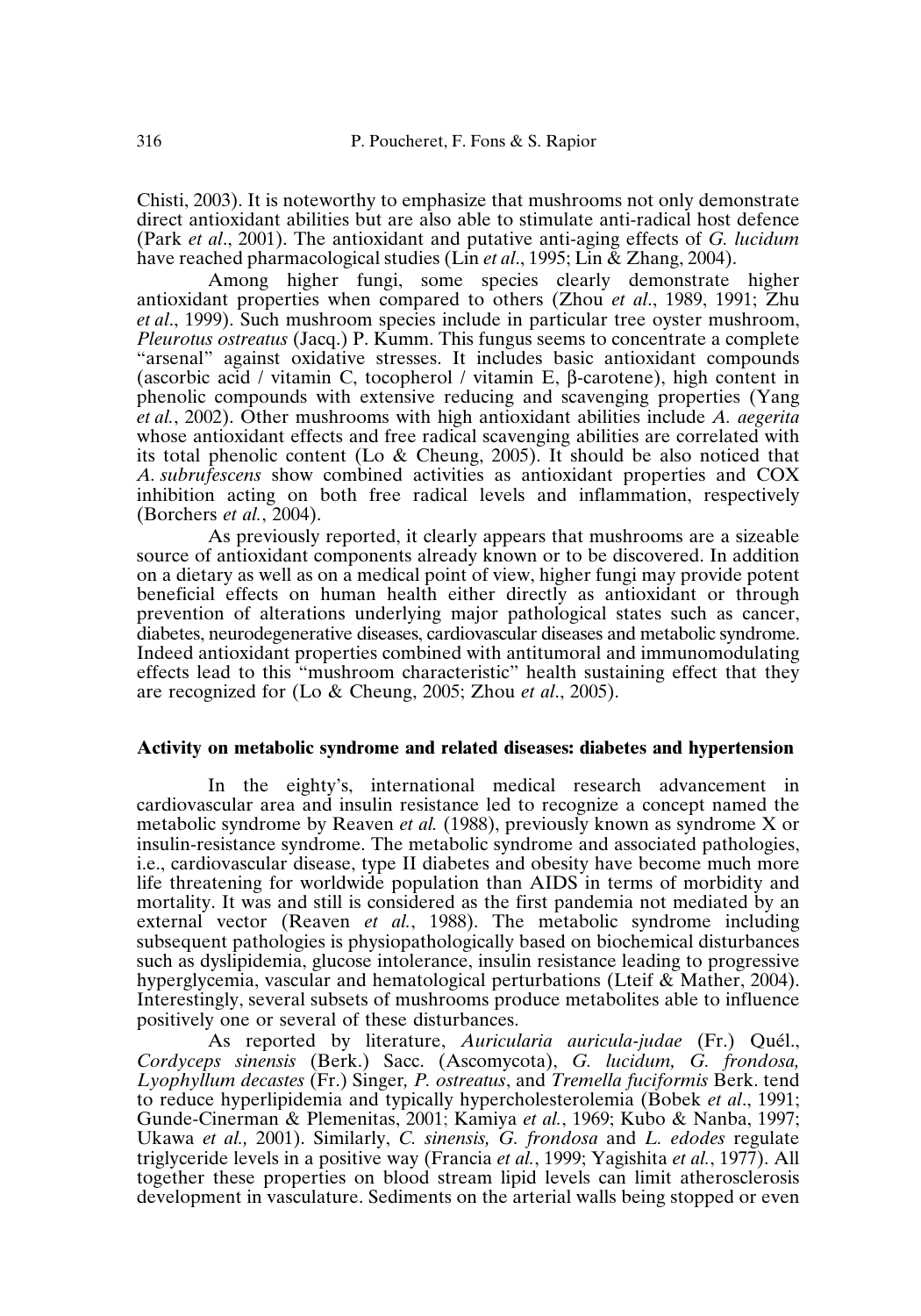lessened, arterial thrombosis and blood clots do not jeopardize subject health. *A. auricula-judae, Calyptella sp., G. lucidum, Kuehneromyces sp.*, *Neolentinus adhaerens* (Alb. & Schwein.) Redhead & Ginns and *Panus sp.* demonstrate activity against platelet binding: this effect can contribute to decrease thrombosis and blood clot (Fan *et al*., 1989; Lorenzen *et al*., 1994, 1995).

Through all previous actions on lipids and platelets, vasculature internal diameter does not tend to be reduced therefore avoiding decreased blood flow and necrosis in tissue, hypertension and insulin resistance. Both latter physiological alterations need a closer assessment. First, regarding hypertension, *G. lucidum, G. frondosa, Tricholoma mongolicum* S. Imai and *Macrocybe gigantea* (Massee) Pegler & Lodge demonstrate abilities to decrease high blood pressure and related pathologies such as angina pectoris and atherosclerosis (Kabir *et al*., 1988). According to the mushroom species, this effect is based on either a lectin type molecule or a peptide or a triterpenoid derivative (Lee *et al*., 2004; Talpur *et al.*, 2002; Wang *et al.*, 1996c). Higher fungi are also considered as reducing the effects of risk factors reported for cardiovascular diseases (Francia, 1998; Kabir & Kimura, 1989; Rapior *et al*., 2000).

Secondly, regarding insulin resistance, reduced peripheral effect of insulin is recorded in most cases of hypertension and associated cardiovascular diseases. In addition, insulin resistance is the major physiopathological disturbance in type II diabetes (named NIDDM = Non Insulin Dependent Diabetes Mellitus) and obesity, both diseases associated with severe cardiovascular complications (stroke, micro- and macro-angiopathy, hypertension) as reported by Lteif & Mather (2004). Considering these correlations, it is not surprising that a higher fungus active in hyperlipidemia and hypertension such as *G. frondosa* is active in NIDDM with a dual effect on both hyperglycemia and hyperinsulinemia suggesting action on peripheral insulin-resistance (Francia *et al.*, 1999; Gao *et al.*, 2004a; Kubo *et al.,* 1994). The other type of diabetes is type I diabetes (named IDDM = Insulin Dependent Diabetes Mellitus). This diabetes is different from NIDDM and comes from complete destruction of endocrine pancreas with hypoinsulinemia and severe hyperglycemia. Many higher fungi, i.e., *Agaricus bisporus* (J.E. Lange) Pilát*, A. aegerita, Agrocybe cylindracea* (DC.) Gillet, *C. sinensis, Tremella aurantia* Schwein. and *T. fuciformis* demonstrate hypoglycemic effect for IDDM mediated by polysaccharides that help controlling glycemia level (Gray & Flatt, 1998; Hwang *et al.*, 2005; Ishihira *et al*., 2005; Kiho *et al.,* 1994 a/b, 1995, 1996, 1999; Zhang *et al*., 2006).

All fungi effects aiming hyperlipidemia, platelet binding, hyperglycemia and hyperinsulinemia, are in fact not only improving biochemical disturbances but also prevent further long term non reversible alterations of structural and functional molecules that would have led to major metabolic pathologies. Through acting on fundamental risk factors, mushrooms influence positively the very upstream events that may lead to cardiovascular diseases, diabetes, obesity and also neurodegenerative diseases (Tsukamoto *et al.,* 2003) as well as to some cancer types. In that field, mushroom species, i.e., *Armillaria mellea* (Vahl.) P. Kumm.*, A. auricula-judae, G. lucidum, G. frondosa, L. edodes* and *P. ostreatus* are already commercially developed (Wasser & Weis, 1999).

#### **Antimicrobial activity**

Antimicrobial activity including antibacterial, antifungal, antiparasitic and antiviral agents is the third widespread therapeutic effect reported for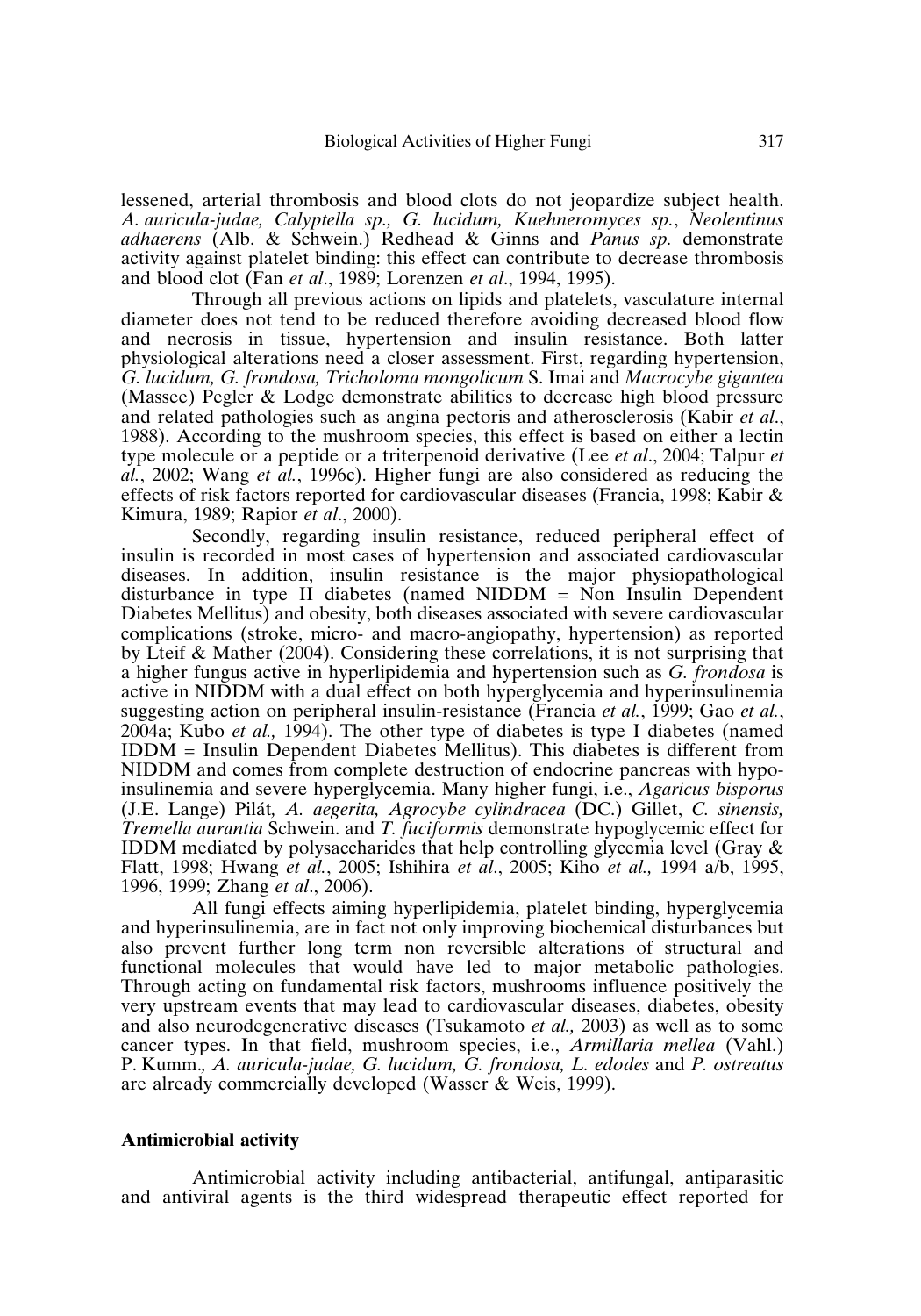mushrooms (Kettering *et al*., 2005; Ngai & Ng, 2003; Nidiry, 2001; Obuchi *et al.*, 1990; Okamoto *et al*., 1993; Smania *et al.*, 2003). Indeed it is thought that over 200 higher fungus species demonstrate antimicrobial properties (Anke & Sterner, 1991; Berg *et al*., 1999; Gianetti *et al*., 1996; Kettering *et al*., 2005; Tringali & Piattelli, 1989; Tsuge *et al*., 1999; Wang *et al*., 1993; Yoon *et al*., 1995).

As reported by authors (Wasser & Weis, 1999; Ying *et al.*, 1987), some species show combined biological properties such as *Agrocybe molesta* (Lasch) Singer (antibacterial/antifungal) and *F. velutipes* (antifungal/antiviral). Several common species, i.e., *Agaricus xanthodermus* Genev., *A. mellea*, *Clitocybe nebularis* (Batsch) Quél.*, G. lucidum, G. frondosa, L. edodes, Omphalotus illudens (Schwein.)* Bresinsky & Besl, *P. betulinus, P. ostreatus* and *Rozites caperatus* **(**Pers.) P. Karst., generate a broad spectrum of antimicrobial activities including antibacterial, antiparasitic and antiviral effects (Beltran-Garcia *et al*., 1997; Cherqui *et al*., 1999; Donnelly *et al*., 1985; Dornberger *et al*., 1986; Min *et al.*, 1995; Piraino, 2006; Wasser & Weis, 1999; Ying *et al.*, 1987). *G. lucidum*, through a laccase, shows a potent inhibitory activity against HIV-1 reverse transcriptase (Wang & Ng, 2006**)**.

Among antiviral bioactive mushroom metabolite, a polysaccharopeptide as PSK from *T. versicolor* displays anti-HIV effects. Interestingly, in addition of positive influence on immune system, it appears that direct inhibition of HIVlymphocyte interaction could be observed, suggesting complex mechanisms (Zjawiony, 2004)**.** Oppositely, another polysaccharopeptide as PSP would majorly act through immune system nonetheless, potential inhibition of HIV binding on CD4 immune receptors is possible. A well PSP could bind to HIV reverse transcriptase whose activity plays prominent role in HIV cellular pathogenicity (Cui & Chisti, 2003).

Similarly, the polysaccharide lentinan from *L. edodes* demonstrates effects against influenza virus and polio virus as well as against some bacteria and parasites. These effects are mediated by immune system induction that even delays AIDS symptomatology appearance (Mattila *et al.*, 2000). This action would be linked to induction of increased level of interferon. *G. frondosa* also demonstrates anti-HIV properties. Its action is simultaneously general and topical. Indeed metabolites from this fungus are proposed to improve host defences against the virus, increasing T-helper immune cells. Additionally, specific fraction would be active on AIDS patient skin Kaposi's sarcoma (Mayell, 2001). Moreover, (+) and (–)-daurichomenic acids, one-step synthetic derivatives from grifolic acid show highly potent anti-HIV activity (Quang *et al*., 2006).

As for anticancer properties, antimicrobial activity can be developed either directly against external aggressor or indirectly via immune system potentiation. It should also be noticed that molecular weight of active metabolites is not a discriminating criterion for structure-activity relationship, oppositely to anticancer activity. Finally, it should be mentioned that effects on immune system in pathologies such as AIDS might be of major importance since mushrooms metabolites are within the bioactive molecules that demonstrate positive influence on immune system.

## **Immunostimulating activity**

Medical researches concerning immunopotentiators are of great importance with emergence of AIDS. Among higher fungi investigated for immunomodulating effects, several mushroom species demonstrate great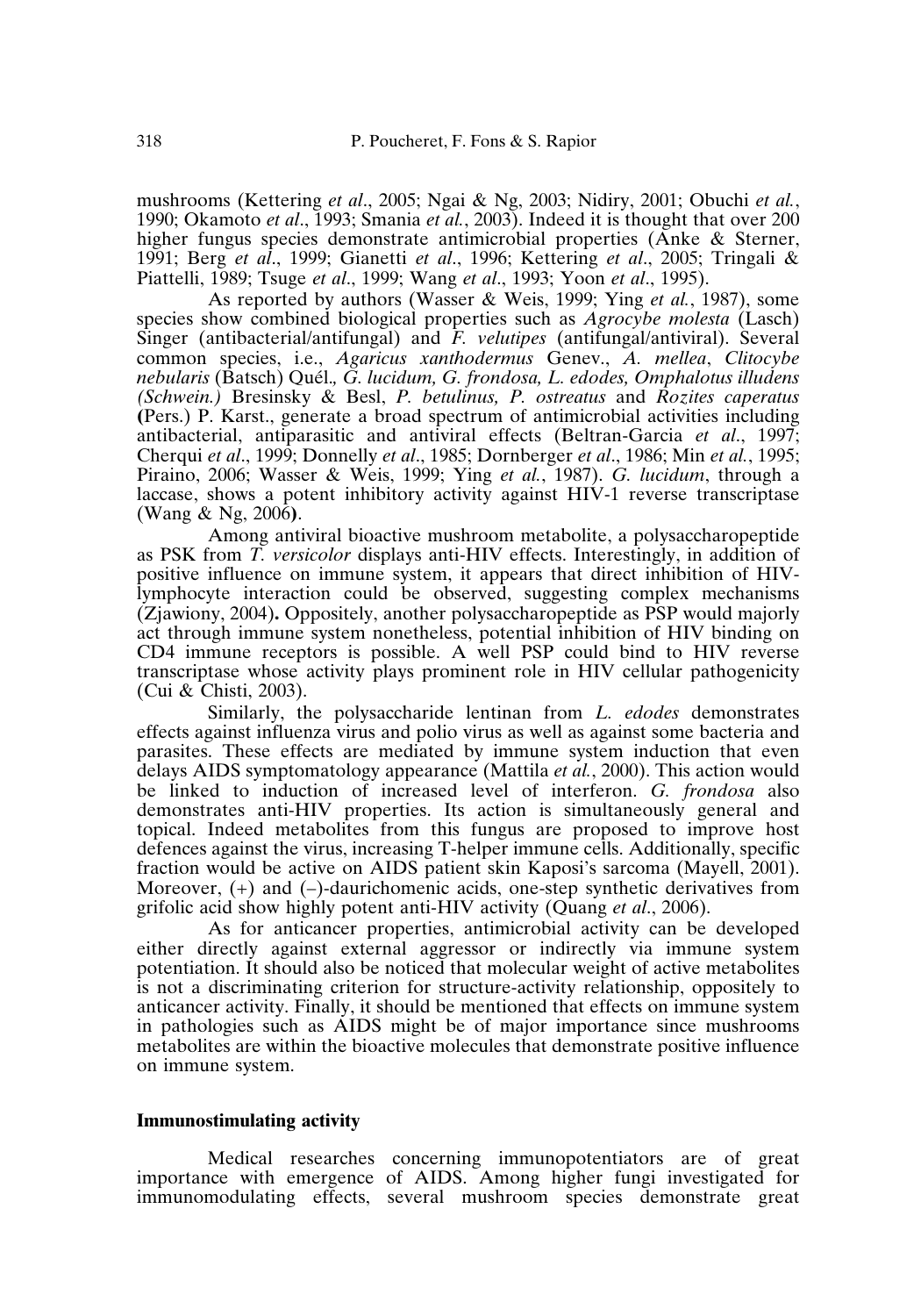potential and some of them are already commercially developed. Basidiomycota containing immunomodulating metabolites include at least *G. lucidum, G. frondosa, L. edodes*, *T. versicolor, Tricholoma matsutake* (S. Ito & S. Imai) Singer (Matsutake) and *T. mongolicum* as reported by literature (Hoshi *et al.*, 2005; Wang *et al.*, 1996a/b; Wasser *et al.*, 2002; Zjawiony, 2004)*.*

*Lentinula edodes* seems to be one of the most promising stimulator of immunofunctions. Scientists have notably undertaken studies on the Shiitake's strengthening on the human immune system (Suzuki *et al*., 1977; Thérouane-Allard, 2002). This mushroom is already tested on HIV-positive patients in the USA and in Japan (Iizuka & Maeda, 1988, 1990; Sugano *et al.*, 1982). Lentinan from *L*. *edodes*, dramatically increases host immune defence, more specifically against external infections even against AIDS presenting symptoms appearance (Matilla *et al*., 2000). The previous sesquiterpene metabolite is able to restore cellular immune response and humoral immune response blunted by cancer (Ooi & Liu, 1999).

*Trametes versicolor* with PSP and PSK activities influences immune system through increased production of i) interleukin-2 (IL-2), interleukin-6 (IL-6) and interferon (IFN) on the humoral side, ii) T-cells proliferation on the cellular side (Cui & Chisti, 2003; Ng, 1998). These pharmacological properties are accompanied by opposite effects to cyclophosphamide, clearly indicating a convincing immune system boosting action (Chu *et al*., 2002).

*Grifola frondosa* also demonstrates immunomodulatory properties leading to a better global health status of patients with severe illness such as AIDS (Mayell, 2001). Its biologically active metabolites induce T-helper cells defence enhancement in HIV infected animals and patients. In addition *G. frondosa* stimulates activities of cytotoxic T-cells, Natural Killer cells (NK cells) and macrophages. Interleukin-1 (from macrophages), interleukin-2 (from T-cells) and lymphokines production is increased (Kodama *et al.*, 2002).

*Ganoderma* mushroom species are also potent immunomodulating fungi. Through their metabolites (glucans, LZ-8 and triterpenoids), they induce production of cytokines (ILs), Tumor Necrosis Factor (TNF) and IFN, and mobilize macrophages, NK cells, and lymphocytes B and T (Cao & Lin, 2006; Kino *et al.*, 1989; Lin, 2005; Lin & Zhang, 2004).

Whatever species of higher fungi with immunopharmacologic competences, immunomodulation is based on stimulation of host defence immune system, i) improved humoral immune response (interleukins, cytokines, TNF, IFN) and ii) improved cellular immune response (lymphocytes B and T, NK cells, macrophages).

These fundamental effects induce increased adaptability of human organism environmental stresses as well as enhancement of both specific and nonspecific immunity and defence mechanisms. In addition to immune system enhancement, mushroom metabolites also sustain hormonal system allowing higher fungi to help the body fighting major diseases as viral infection or cancer. It should be noted that for cancer, T-cell components have to be intact. Moreover, immunopotentiation counterbalances immunosuppression frequently induced by chemotherapy and radiotherapy during conventional cancer treatment. Finally, in non-pathological conditions, immune system does not seem to be disturbed by fungi metabolites.

Obviously, immunomodulation represents a significant element of Basidiomycota pharmacological and therapeutic interest. Influence of mushroom metabolites on immune function, and over on hormonal system, appears to underlay some of the major beneficial effects of higher fungi (Cui & Chisti, 2003; Kodama *et al.*, 2002; Ooi & Liu, 1999; Wasser, 2002).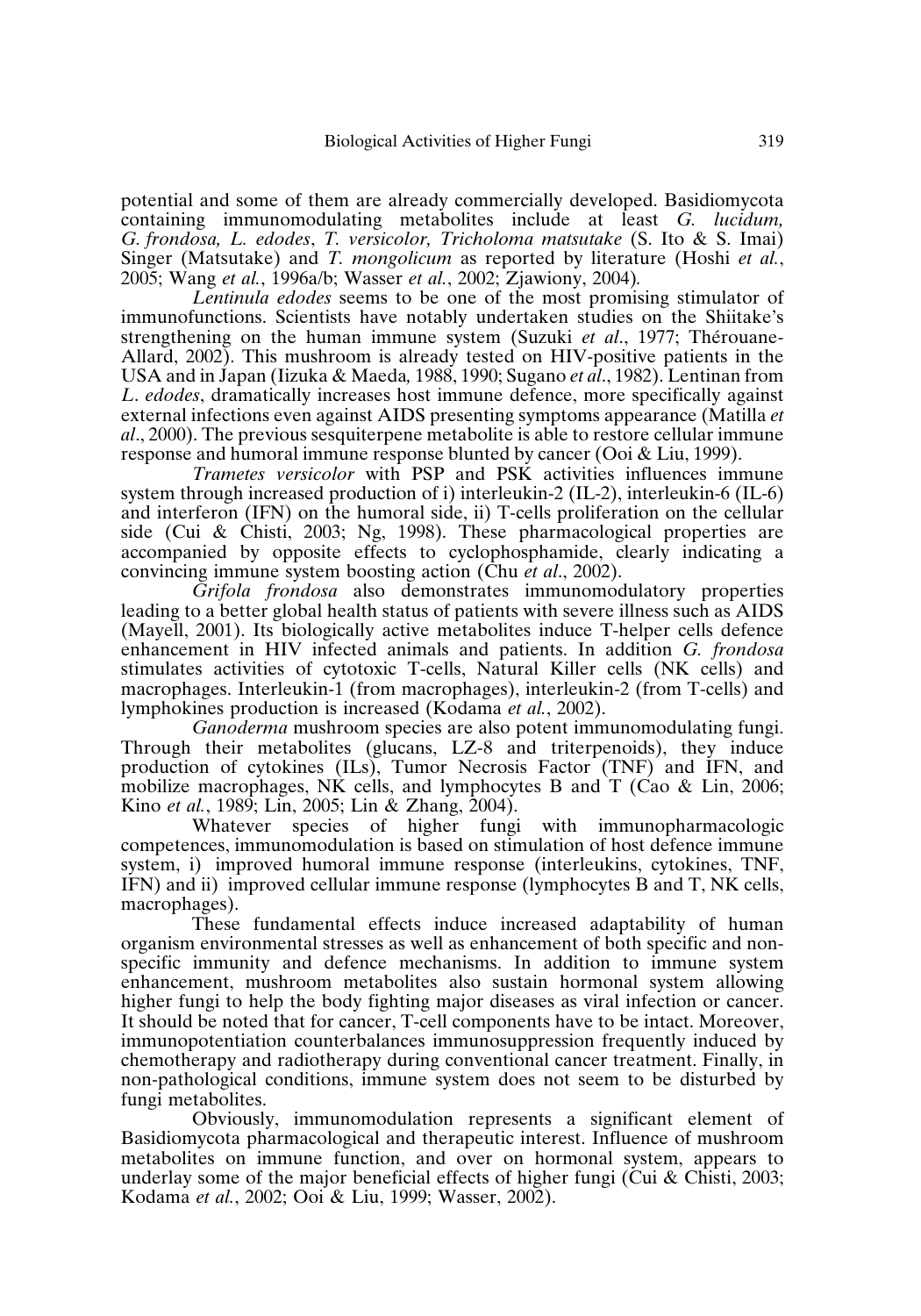# **Antitumoral activity**

Antitumoral activity is the most significant therapeutic interest associated with mushrooms. It concerns over 50 higher fungi especially selected with high efficiency on various tumors and cancer process types (Cochran, 1978; Kidd, 2000; Tomasi *et al*., 2004).

*Inonotus obliquus* was used in popular Russian medicine from the 16<sup>th</sup> to the 17 th century (Roy, 1977). *Bjerkandera fumosa* (Pers.) P. Karst.*, C. sinensis, F. fomentarius, Ganoderma applanatum* (Pers.) Pat.*, Hericium erinaceus* (Bull.) Pers.*, Polyporus umbellatus* (Pers.) Fr. and *T. versicolor* are currently used in traditional medicine in Chinese hospitals (Mizuno, 1995a/b, 1996; Wu *et al*., in press; Ying *et al.*, 1987). *G. lucidum* and *L. edodes* are already commercially developed in Japan and China (Wasser & Weis, 1999).

At the present time, research findings on the antitumoral metabolites are of the highest importance. The authors demonstrated Basidiomycota metabolites to be potential source of antitumoral agents particularly polysaccharides and more specifically polysaccharides from fungal cell walls (Ebina *et al*., 2004; Fuji *et al*. 1978; Kerrigan, 2005; Lu, 1995; Mizuno *et al*., 1995; Yoshioka *et al.,* 1985). These polysaccharides are often β−glucans with various branching types (Furukawa *et al*., 2006). General rules coming for observation is that (i) higher molecular weight metabolites demonstrate superior pharmacological activity than lower molecular weight metabolites and, (ii)  $\beta$ −(1-3) linkages in the main molecular axe are needed combined with β−(1-6) branching for anti-neoplasm activity (Mizuno *et al*., 1996, 1999a/b; Tao *et al.*, 2006).

In addition, active molecule structures vary greatly. They can have linear or branched patterns; they can be made of variable sugar units leading to different types of glucans as fucans (fucose), galactans (galactose), xylans (xylose) and mannans (mannose). They also can present side chains of non saccharide type such as peptides to form polysaccharopeptides (PSP) or PSK (PSP Krestin) previously mentioned. Multiple combinations of these various components can be found. This flexibility of branching when compared to nucleic acid or proteins explains the vast chemical variability and therefore the numerous kinds of compounds discovered or to be discovered (Sharon & Lis, 1993). Another reason for great changes comes from the fact that "different strain of one Basidiomycota species can produce different polysaccharides with different properties" as mentioned by Wasser (2002). All these elements suggest that molecular diversity in higher fungi may lead to constitution of a potential large chemical collection. In addition, it should be noticed that this structural particularity of native molecules from mushrooms suggests larger possibility of chemical engineered modification**.** This structural biodiversity allows molecular structures and physicochemical properties adjustment to specific targeted pharmacological and/ or kinetical profile for improved pharmaceutical potential (Mizuno *et al.,* 1996).

Among mushrooms with antitumor activity, *T. versicolor* demonstrates promising features. Depending on strains, different peptide-bound polysaccharides as PSP and PSK are produced by Cov-1 strain (China) and CM-101 strain (Japan), respectively (Sakagami & Takeda, 1993). Both proteoglucans containing the same polysaccharide part and differing from their protein component (Ng, 1998; Wasser, 2002) are of great interest as adjunct of cancer chemotherapy and radiotherapy. They improve regular therapeutic efficacy and tolerance (reduction of side effects), slow down tumor growth and tend to prevent metastasis (Cui & Chisti, 2003; Ng, 1998). On a general point of view, global patient health status is significantly improved in gastric, intestinal and lung cancer.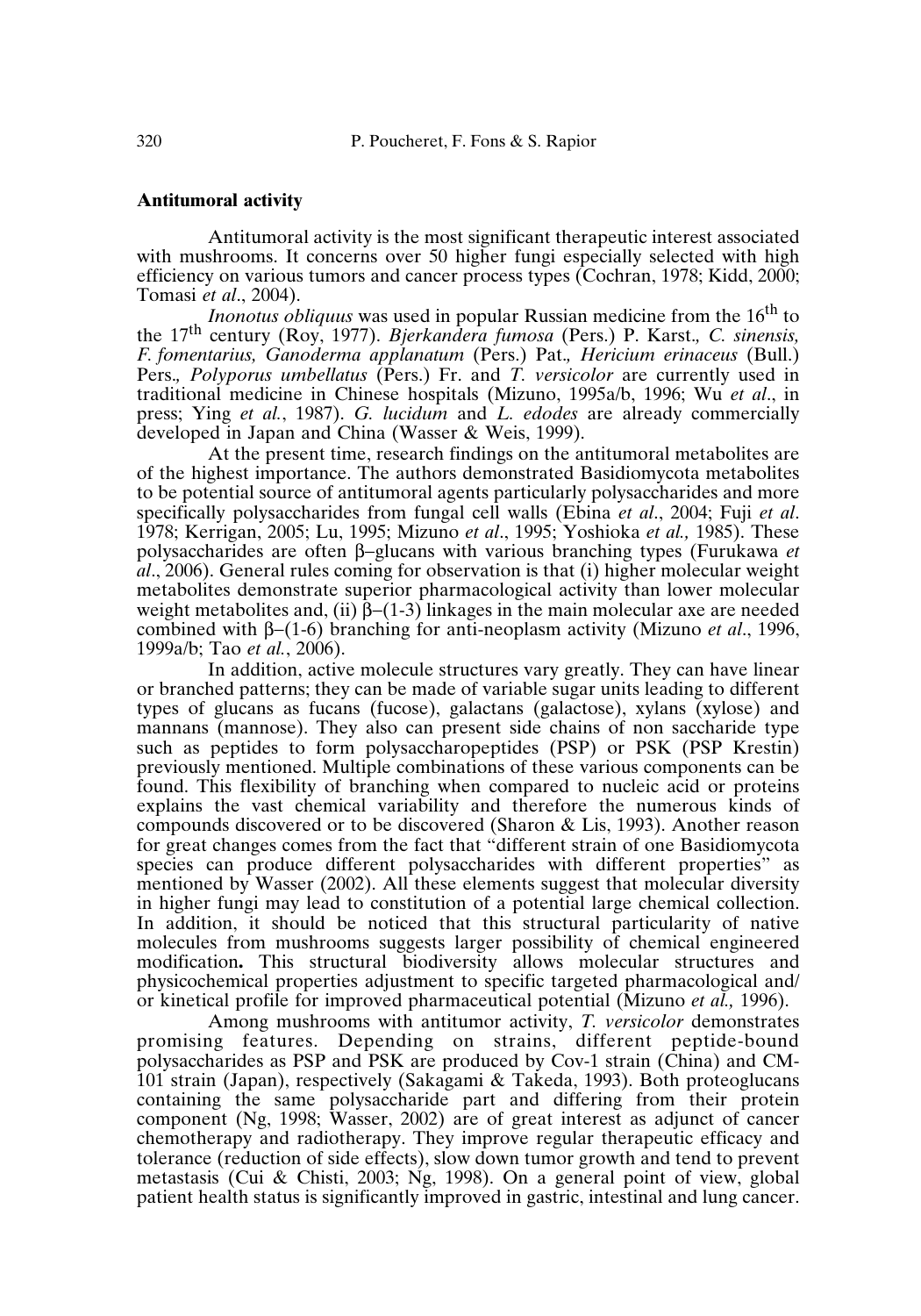Precise molecular mechanism of action of PSP and PSK is still not elucidated. Nonetheless these compounds would act through host immune system enhancement (Ng, 1998) more than via direct cytotoxic effects.

The glucan derivative lentinan from *L. edodes* demonstrates simultaneously antitumor intrinsic activity and prophylactic ability (Mattila *et al*., 2000). This compound is currently approved for gastric cancer. The single inconvenient comes from poor oral route absorption requiring injection route (Mayell, 2001). Nonetheless this molecule is of interest as adjunct therapy in cancer to induce carcinostatic effects.

*Grifola frondosa* and *Albatrellus sp.* derived compounds (D and MD fractions, grifolin) have anti-neoplasm activity in gastrointestinal, lung, liver and breast cancers. An important feature comes from *per os* good absorption of these molecules (Kodama *et al*., 2002; Konno *et al*., 2002; Mayell, 2001; Ye *et al.*, 2005).

*Omphalotus illudens* produces anticancer drugs as illudin S. This sesquiterpenoid toxin was first identified as a very potent antibiotic directed against *Staphylococcus aureus* (Lehmann *et al.*, 2003). Because of its high toxicity, illudin S was given up and hemisynthetic derivatives were produced as irofulven (McMorris *et al.*, 1996, 2001). The latter compound demonstrates probant anticancer properties against solid tumors working as a DNA-alkylating agent. In addition, its cytotoxicity seems to be more specifically addressed against malignant cells having less tropism for normal cells, therefore potentially increasing efficacy and tolerance with tight therapeutic protocol (Leggas *et al.*, 2002; Yeo *et al*., in press).

*Clitocybe nebularis* also shows anticancer properties. It produces clitocypin, a cystein protease inhibitor potentially of interest in cancer treatment since cystein proteinases are involved in cancer development (as well as in rheumatoid arthritis) (Brzin *et al*., 2000).

*Ganoderma lucidum* is another major mushroom with anti-neoplasm properties (Thyagarajan *et al*., 2006; Yuen & Gohel, 2005). Metabolites demonstrating this potential include polysaccharides of β-D-glucan type, proteins such as LZ-8, and triterpenoids. They reduce mitogenicity, angiogenesis and tumorigenic cells. More specifically tripertenoids are thought to bear the direct cytotoxic effects against tumor cells (El-Mekkawy *et al*., 1998; Gao *et al.*, 2004b; Shim *et al*., 2004).

*Pholiota spumosa* (Fr.) Singer produces a polyamine (putrescine-1,4 dicinnamide) that inhibits the growth of an androgen independent human prostate cancer cells. High level of polyamines found in tumor cells and synthetic analogs of spermine or spermidine have shown good results against cancer cells such as prostate cancer. This *Pholiota* putrescine derivative could be a promising molecule for the treatment of prostate cancer (Russo *et al*., in press).

General mechanisms can be drawn from observations of mushrooms anticarcinogenic properties as follows: i) prophylactic effect, preventing oncogenesis from normal cells, ii) inhibition of tumor cells proliferation, iii) direct cytotoxicity on cancer cells, iv) prevention of metastasis phenomenon, v) potentialisation of conventional chemotherapy effects with decreased toxicity and side effects, vi) no induction of harmful effects in realization of the pre-cited actions, and very good innocuousness of mushrooms metabolites with proper doses. These effects are mediated via direct or indirect mechanisms including antioxidant defence activation and most of all host immune system potentiation. Indeed it should be noticed that most antitumor polysaccharides derived from higher fungi origin also possess immunomodulating properties (Ikekawa *et al.*, 1968, 1969, 1985; Ikekawa 1995 a/b; Wasser, 2002; Zaidman *et al*., 2005).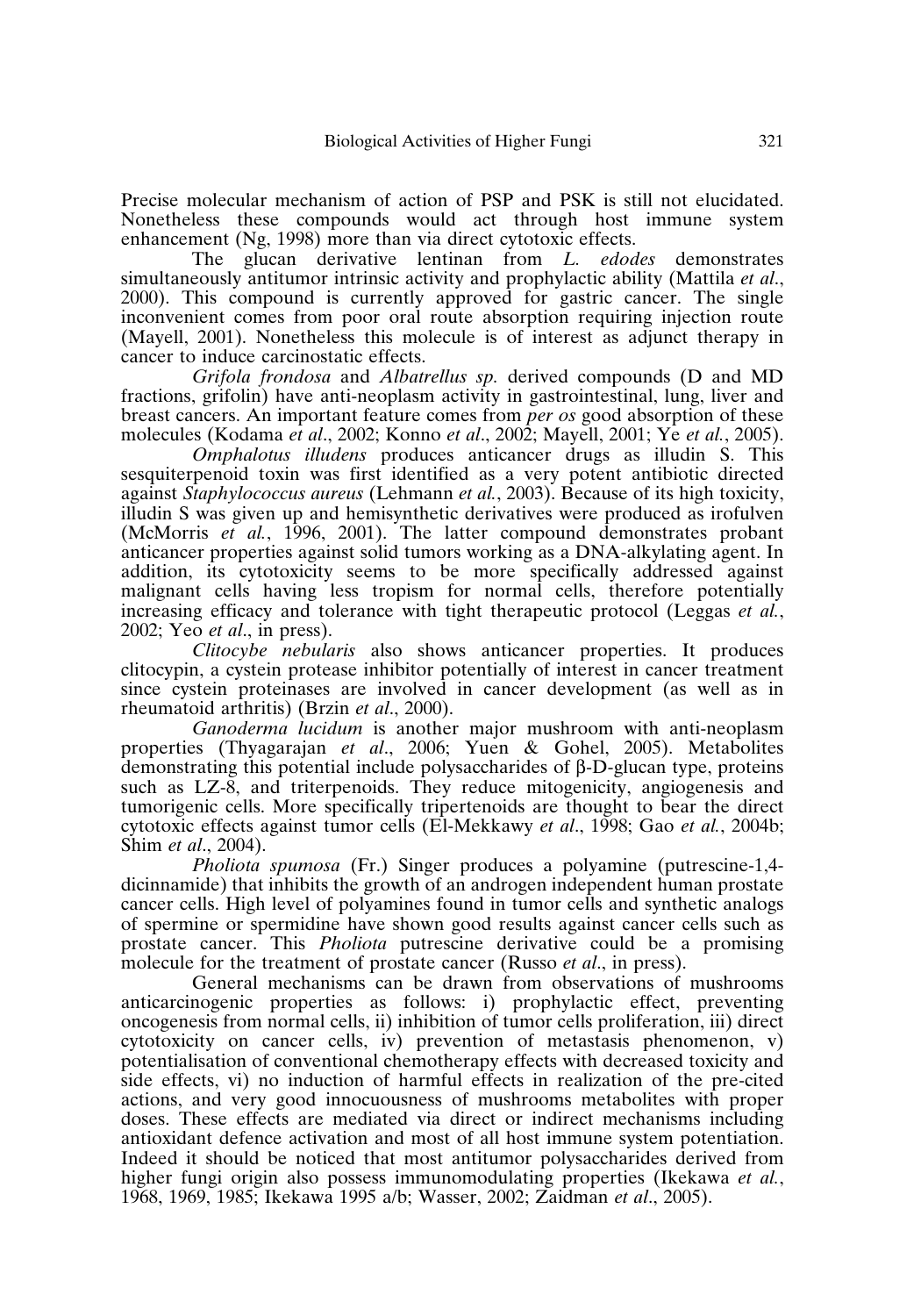# **CONCLUSION**

Since three millennia, traditional uses of medicinal mushrooms have been orally, then via handwritten, passed on to therapists and scientists in Asian countries as China and Japan. The market opened up recently in the USA and Europe to higher fungi providing good health. Hundreds of papers discuss Basidiomycota therapeutic indications mainly antitumoral, antidiabetic, antimicrobial, immunostimulating, anti-inflammatory and antioxidant effects as well as in cardiovascular disease (Hobbs, 1996; Komatsu *et al*., 1963, 1973; McDonald *et al.,* 1997; Shimizu *et al*., 1985; Suzuki *et al.*, 1984). In addition, the broad spectrum of biological activities from mushrooms suggests further screening and research in that promising field of health care substances.

Moreover, considering consumer's preference for natural components, the potential for biotechnological production of BAM from higher fungi could represent an advantageous alternative to native sources. As thousands of Basidiomycota species are still unknown, wild and cultured higher fungi represent a major source of novel metabolites. The latter defined as BAM bear hopes for five main reasons.

(i) They represent a therapeutic revival. Brand new compounds directly and/or indirectly active on major diseases begin to be discovered and are to be discovered that may substitute less active and/or more toxic compounds: novel antibiotic components will help to face growing bacteria resistances while novel mushroom metabolites may target complex endogenous metabolic diseases such as metabolic syndrome (diabetes and cardiovascular diseases) based on common metabolic impairments.

(ii) They bring adjuvant therapy to conventional treatment synergizing and potentiating classical treatments as chemotherapy. This helps decreasing doses therefore toxicity of the main treatment and also reduces resistance occurrence. In addition, the BAM may also bring comfort to patient under heavy treatment with important adverse effects, promoting better subject compliance.

(iii) They not only cure but have also important prophylactic properties. Basidiomycota metabolites may bring a paradigm shift in our medical way to maintain health in patients, not only focusing on treating the problem (curing or stopping pathology) when it occurs but also by preventing its occurrence.

(iv) Basidiomycota biodiversity in addition to variable growth conditions generates extreme molecular diversity of the major types of compounds as notably polysaccharides and polysaccharopeptides. The great structural diversity supported by high molecular flexibility associated with polysaccharide branching possibilities leads to a larger number of compounds than originally thought. Moreover this flexibility leads to great opportunities of molecular modifications and adjustments via engineering to optimize pharmacological and kinetic properties for a given therapeutic goal.

(v) Finally, BAM from Basidiomycota will be indubitably used as pharmacological tools to investigate and better understand human physiology and physiopathology as well as mechanism of drug action.

Mushroom metabolites defining new generations of pharmacologically active compounds, should definitely help fill some of the weaknesses of current therapeutic arsenal and develop it against present and future therapeutic challenges.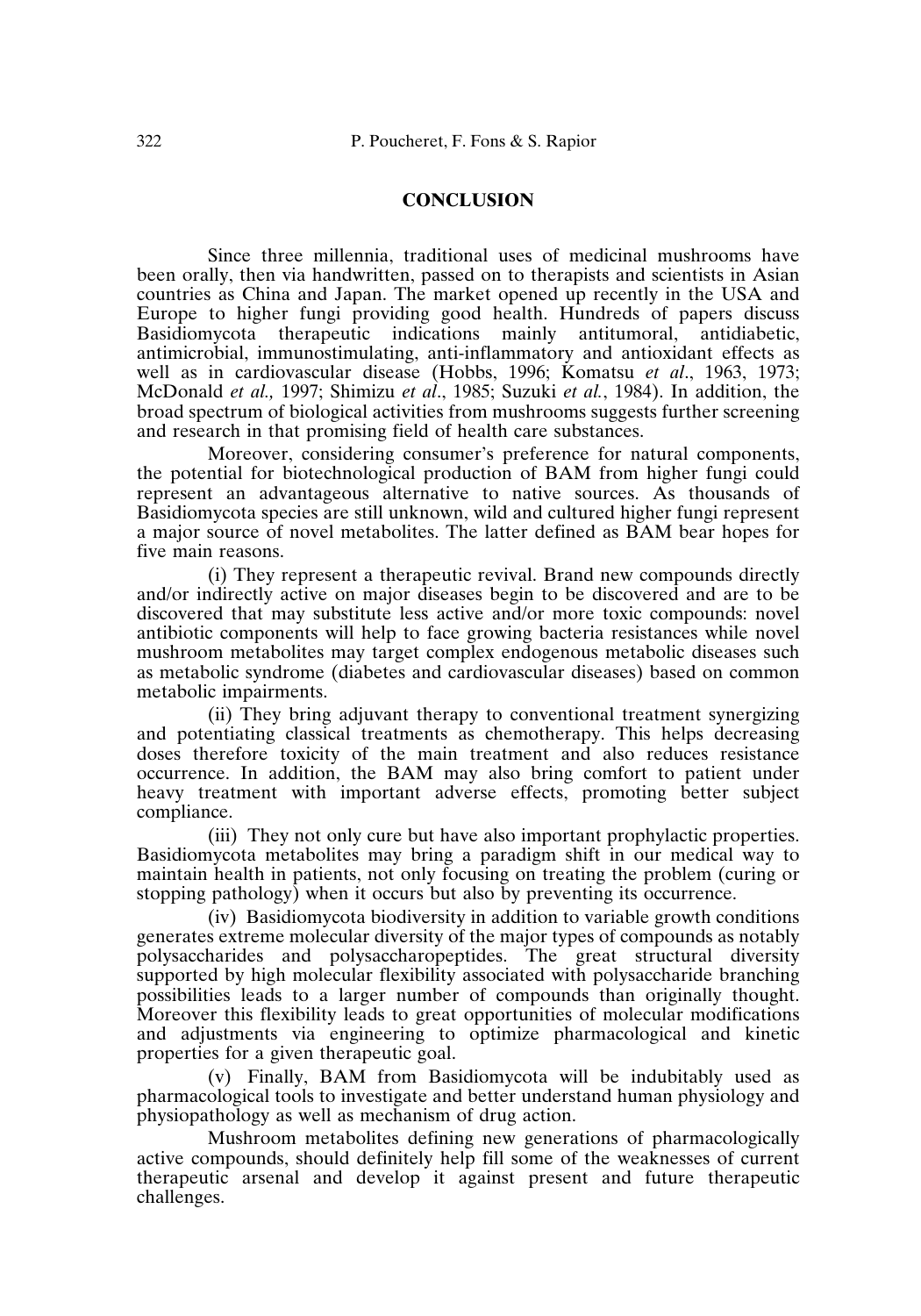#### **REFERENCES**

- ABRAHAM W.R., 2001 Bioactive sesquiterpenes produced by fungi: are they useful for humans as well? *Current Medicinal Chemistry* 8(6): 583-606.
- ALEXANDRE J., RAYMOND E., KACI M.O., BRAIN E.C., LOKIEC F., KAHATT C., FAIVRE S., YOVINE A., GOLDWASSER F., SMITH S.L., MACDONALD J.R., MISSET J.L. & CVITKOVIC E., 2004 — Phase I and pharmacokinetic study of irofulven administered weekly or biweekly in advanced solid tumor patients. *Clinical Cancer Research* 10: 3377-3385.
- ANKE H. & STERNER O., 1991 Comparison of the antimicrobial and cytotoxic activities of twenty unsaturated sesquiterpene dialdehydes from plants and mushrooms. *Planta Medica* 57(4): 344-346.
- BADALYAN S.M., RAPIOR S., DOKO L., LE QUANG J., JACOB M., SERRANO J.J. & ANDARY C., 1996a — Chemical and pharmacological study of higher fungi. I. Chemical composition and pharmacological investigation of carpophores of *Cortinarius armillatus* (Fr.:Fr.) Fr. (*Cortinariaceae*). *Mikologia Fitopatologia (S. Petersburg)* 30(3): 37-42.
- BADALYAN S.M., DOKO L. RAPIOR S., JACOB M., ANDARY C., MNATSAKANYAN V.A., ARUTUNYAN L.S. & GARIBOVA L.V., 1996b — Chemical and pharmacological study of higher fungi. II. Comparative investigation of carpophores of some *Nematoloma* species: Chemical composition and cultural characteristics. *Mikologia Fitopatologia (S. Petersburg)* 30(4): 79-86.
- BADALYAN S.M., SERRANO J.J., LE QUANG J., RAPIOR S., DOKO L. & JACOB M., 1997a — Chemical and pharmacological study of higher fungi. III. Acute toxicity studies from fruit bodies of *Nematoloma fasciculare* (Huds.:Fr.) Karst. and *Nematoloma capnoides* (Fr.) Karst. (*Strophariaceae*). *Mikologia Fitopatologia. (S. Petersburg)* 31: 42-45.
- BADALYAN S.M., MNATSAKANYAN V.A., ARUTUNYAN L.S., RAPIOR S., DOKO L., JACOB M., SERRANO J.J. & ANDARY C., 1997b – Chemical and pharmacological study of higher fungi. IV. Comparative investigation of the chemical composition from fruit bodies of five xylotrophic species (Agaricales s.l.). *Mikologia Fitopatologia (S. Petersburg)* 31(3): 61-66.
- BADALYAN S.M., SERRANO J.J., RAPIOR S. & ANDARY C., 2001 Pharmacological activity of the mushrooms *Flammulina velutipes* (Curt:Fr.) Sing., *Paxillus involutus* (Batsch:Fr.) Fr. and *Tricholoma pardinum* Quél. (*Basidiomycota*) *International Journal of Medicinal Mushrooms* 3: 27-33.
- BATUT L., 1995 Le genre *Ganoderma* : approche mycologique, médecine traditionnelle et recherches actuelles. Thèse Pharmacie, Université Montpellier I, France, 148 p.
- BELTRAN-GARCIA M.J., ESTARRON-ESPINOSA M. & OGURA T., 1997 Volatile compounds secreted by the oyster mushroom (*Pleurotus ostreatus*) and their antibacterial activities. *Journal of Agricultural and Food Chemistry* 45(10): 4049-4052.
- BERG A., ZIPPER H., DÖRFELT H., WALTER G. & GRÄFE U., 1999 Agaridiol, a new 1-arylpropane-1,2-diol produced by *Agaricus sp*. *Journal basic Microbiology* 39(3): 213-215.
- BOBEK P., GINTER E., JURCOVICOVA M. & KUNIAK L., 1991 Cholesterollowering effect of the mushroom *Pleurotus ostreatus* in hereditary hypercholesterolemic rats. *Annals of Nutrition and Metabolism* 35(4): 191-195.
- BORCHERS A.T., KEEN C.L. & GERSHWIN M.E., 2004 Mushrooms, Tumors, and Immunity: An Update. *Experimental and Biological Medicine* 229: 393-406.
- BOSE S.R., 1955 Campestrin, the antibiotic of *Psalliota campestris*. *Nature* 175: 468.
- BREENE W.M., 1990 Nutritional and medicinal value of specialty mushrooms. *Journal of Food Protection* 53: 883-894.
- BRZIN J., ROGELJ B., POPOVIC T., STRUKELJ B. & RITONJA A., 2000 Clitocypin, a new type of cysteine proteinase inhibitor from fruit bodies of mushroom *Clitocybe nebularis*. *Journal of Biological Chemistry* 275(26): 20104-20109.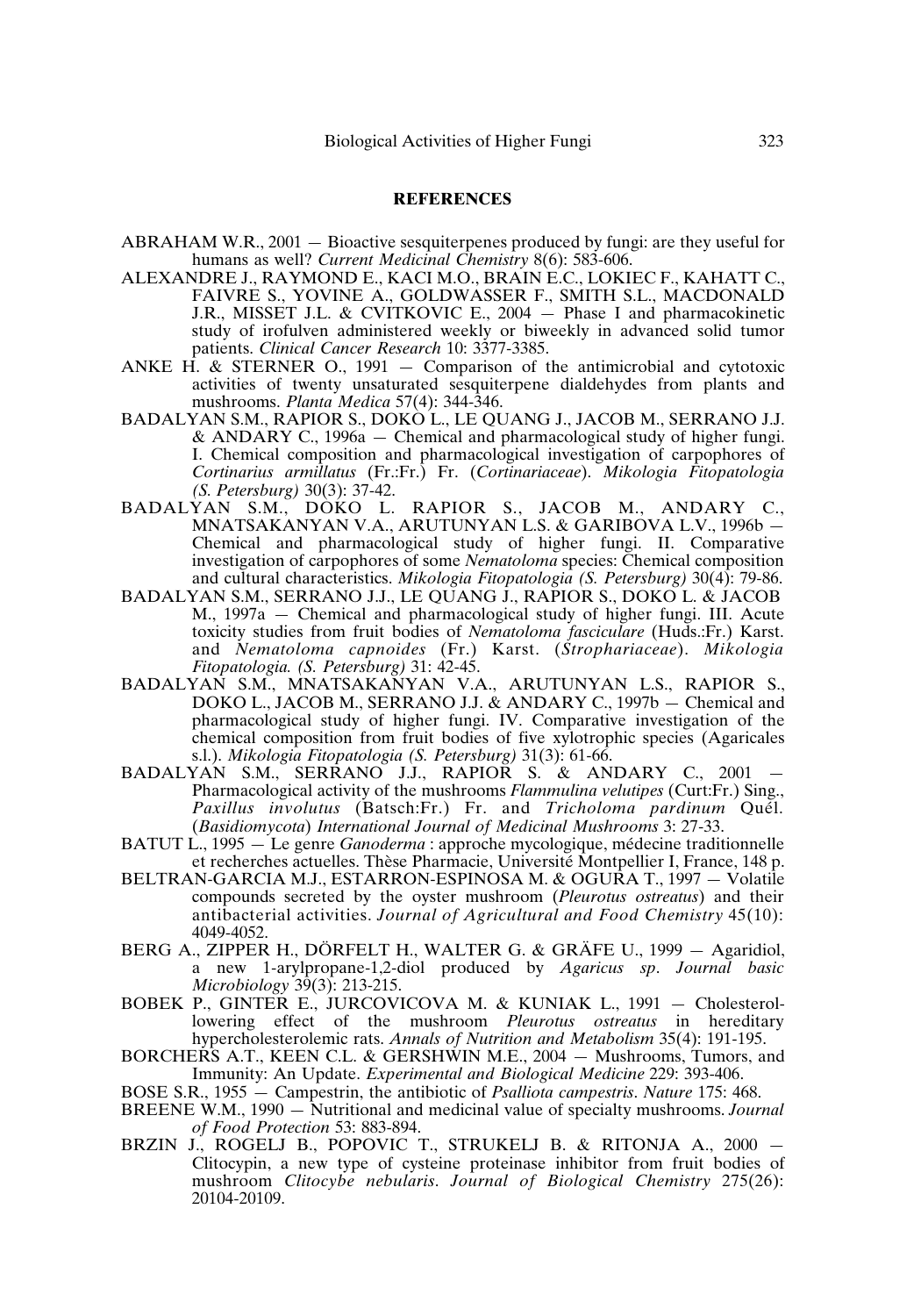- CAO Q.Z. & LIN Z.B, 2006 *Ganoderma lucidum* polysaccharides peptide inhibits the growth of vascular endothelial and the induction of VEGF in human lung cancer cells. *Life Sciences* 78(13): 1457-1463.
- CHANG R., 1996 Functional properties of edible mushrooms. *Nutrition Review* 54(pt 2): S91-S93.
- CHANG S.T., 1999 Global impact of edible and medicinal mushrooms on human welfare in the 21<sup>st</sup> century: nongreen revolution. *International Journal of Medicinal Mushrooms* 1: 1-8.
- CHANG S.T. & BUSWELL J.A., 2003 Medicinal mushrooms A prominent source of nutriceuticals for the 21 st century. *Current Topics in Neutraceutical Research* 1(4): 257-279.
- CHERQUI F., RAPIOR S. & CUQ P., 1999 Les activités biologiques de *Lepista nebularis* (Batsch:Fr.) Harm. *Annales de la Société d'Horticulture et d'Histoire Naturelle de l'Hérault* 139(3): 75-86.
- CHEUNG L.M., CHEUNG P.C.K. & OOI V.E.C., 2003 Antioxidant activity and total phenolics of edible mushroom extracts. *Food Chemistry* 81: 249-255.
- CHEUNG L.M. & CHEUNG P.C.K., 2005 Mushroom extracts with antioxidant activity against lipid peroxidation. *Food Chemistry* 89: 403-409.
- CHU K.K., HO S.S. & CHOW A.H., 2002 *Coriolus versicolor*: a medicinal mushroom with promising immunotherapeutic values. *Journal of Clinical Pharmacology*  $42(9)$ : 976-984
- COCHRAN K.W., 1978 Medical Effects. *The biology and cultivation of edible mushrooms*. S.T. Chang and W.A. Hayes (eds.), Academic Press, New York, USA, pp 169-187.
- CUI J. & CHISTI Y., 2003 Polysaccharopeptides of *Coriolus versicolor*: physiological activity, uses, and production. *Biotechnology Advances* 21: 109-122.
- CZARNECKI R. & GRZYBEK J., 1995 Anti-inflammatory and vasoprotective activities of polysaccharides isolated from fruit bodies of higher fungi. 1. Polysaccharides from *Trametes gibbosa* (Pers.:Fr.) Fr. (*Polyporaceae*). *Phytotherapy Research* 9 (2): 123-127.
- DING G., 1987 Anti-arrhythmia agents in traditional Chinese medicine. *Abstracts of Chinese Medecine* 1: 287-308.
- DONATINI B., 2000 Les vertus médicinales des champignons. *Thérapeutiques Naturelles* 145: 34-38.
- DONNELLY D.M.X., ABE F., COVENEY D. & FUKUDA N., 1985 Antibacterial sesquiterpene aryl esters from *Armillaria mellea*. *Journal of Natural Products*  $48(1)$ : 10-16.
- DORNBERGER K., IHN W., SCHADE W. & TRESSELT D., 1986 Antibiotics from Basidiomycetes evidence for the occurrence of the 4-hydroxybenzenediazonium ion in the extracts of *Agaricus xanthodermus* Genevier (Agaricales). *Tetrahedron Letters* 27(5): 559-560
- EBINA T., KUBOTA T., OGAMA N., NAGASAWA T. & NAKAMURA T., 2004 Antitumor effect of a hot water extract of *Agaricus blazei*, "Himematsutake" combined with an organogermanium compound, Ge-132. *Biotherapy* 18(2): 161-165.
- EL-MEKKAWY S., MESELHY M.R., NAKAMURA N., TEZUKA Y., HATTORI M., KAKIUCHI N., SHIMOTOHNO K., KAWAHATA T. & OTAKE T., 1998 — Anti-HIV-1 and anti-HIV-1-protease substances from *Ganoderma lucidum. Phytochemistry* 49(6): 1651-1657.
- ERKEL G., LORENZEN K., ANKE T. & VELTEN R., 1995 Kuehneromycins A and B, two new biological active compounds from a Tasmanian *Kuehneromyces sp.* (*Strophariaceae*, Basidiomycetes). *Zeitschrift fur Naturforschung* 50C: 1-10.
- ERKEL G, ANKE T & STERNER O. 1996 Inhibition of NF-κB activation by panepoxydone. *Biochemical and Biophysical Research Communication* 226(1):  $214 - 221$ .
- FAN Y.M., XU M.Y., WANG L.Y., ZHANG Y., ZHANG L., YANG H., WANG P. & CUI P., 1989 — The effect of edible black tree fungus (*Auricularia auricula*) on experimental atherosclerosis in rabbits. *Chinese Medical Journal* 102(2): 100-105.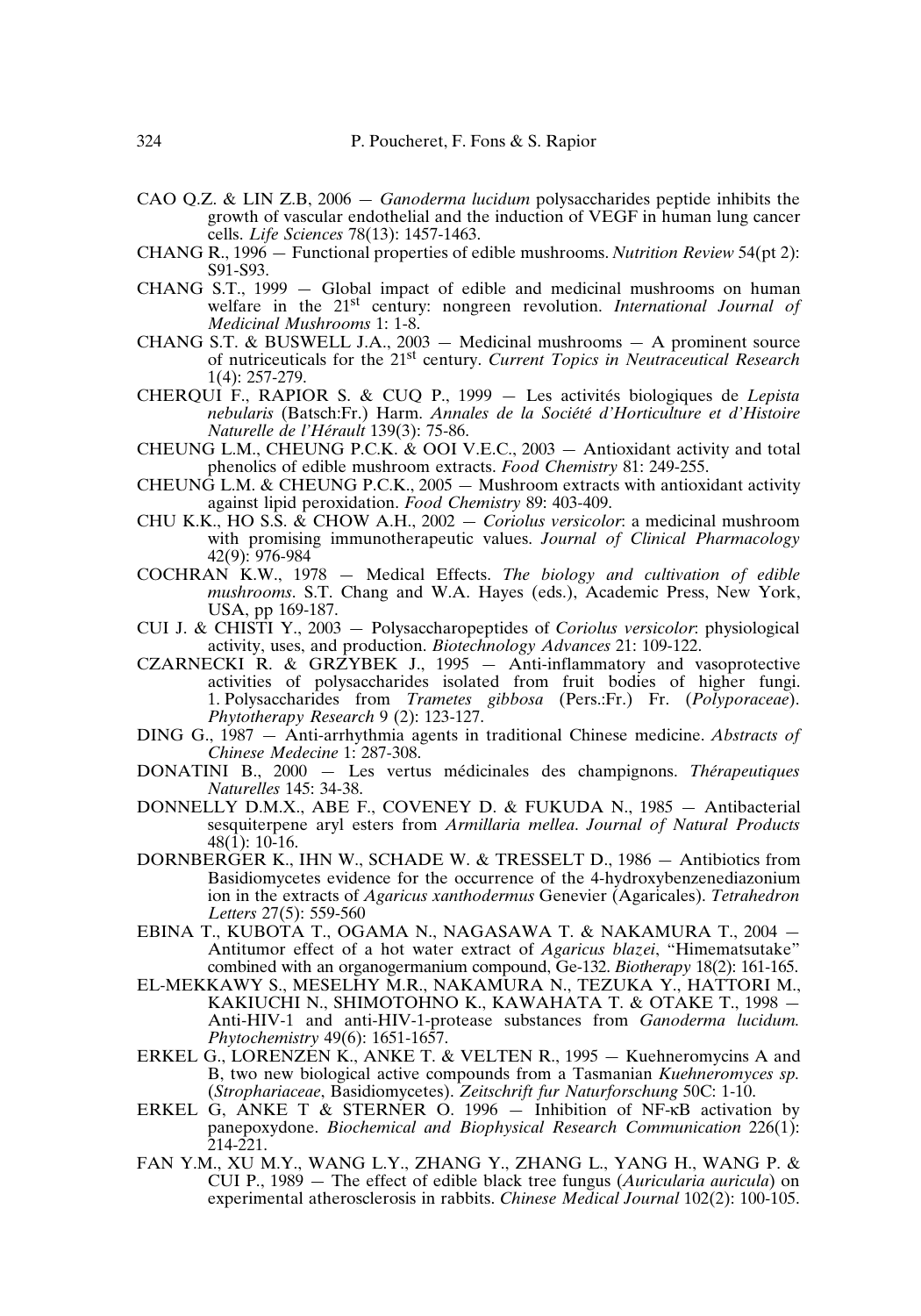- FONS F., ROUMESTAN C. & RAPIOR S., 2005 Biodiversité, règne fongique et thérapeutique. 1. Connaissances actuelles et perspectives. *Annales de la Société d'Horticulture et d'Histoire Naturelle de l'Hérault* 145(4): 87-89.
- FRANCIA C., 1998 Activités biologiques des champignons. Thèse Pharmacie, Université Montpellier 1, France, 166 p.
- FRANCIA C., RAPIOR S., COURTECUISSE R. & SIROUX Y., 1999 Current research findings on the effects of selected mushrooms on cardiovascular diseases. *International Journal of Medicinal Mushrooms* 1: 169-172.
- FUJI T., MAEDA H., SUZUKI F. & ISHIDA N., 1978 Isolation and characterization MAEDA H., SUZUNI F.  $\alpha$  is index is,  $1/10 = 130$  and the conservation of a new antitumor polysaccharide, KS-2, extracted from culture mycelia of *Lentinus edodes*. *Journal of Antibiotics* 31(11): 1079-1090.
- FURUKAWA M., MIURA N.N., ADACHI Y., MOTOI, M. & OHNO, N., 2006 Effect of *Agaricus brasiliensis* S. Wasser *et al*. (*Agaricomycetideae*) on murine diabetic model C57BL/Ksj-db/db. *International Journal of Medicinal Mushrooms* 8(2): 115-128.
- GAO Y., LAN J., DAI X., YE J. & ZHOU S., 2004a A phase I/II study of Ling Zhi mushroom *Ganoderma lucidum* (*Aphyllophoromycetideae*) extract in patients with type II diabetes mellitus. *International Journal of Medicinal Mushrooms*  $6(1)$ :  $3\overline{3}$ -39.
- GAO Y., ELI C. & SHUFENG Z., 2004b Immunomodulating activities of *Ganoderma*, a mushroom with medicinal properties. *Food Review International* 20(2): 123-161.
- GIANETTI B.M., STEFFAN B., STEGLICH W., KUPKA J. & ANKE T., 1986 Antibiotics from Basidiomycetes. Part 24. Antibiotics with a rearranged hirsutane skeleton from *Pleurotus hypnophilus* (Agaricales). *Tetrahedron* 42(13): 3587- 3593.
- GRAY A.M. & FLATT P.R., 1998 Insulin-releasing and insulin-like activity of *Agaricus campestris* (mushroom). *Journal of Endocrinology* 157(2): 259-66.
- GUNDE-CIMERMAN N., 1999 Medicinal value of the genus *Pleurotus* (Fr.) P. Karst. (Agaricales s.l., Basidiomycetes). *International Journal of Medicinal Mushrooms*  $1: 69-80.$
- GUNDE-CIMERMAN N. & PLEMENITAS A., 2001 Hypocholesterolemic activity of the genus *Pleurotus* (Jacq.:Fr.) P. Kumm. (Agaricales s.l., Basidiomycetes). *International Journal of Medicinal Mushrooms* 3(4): 395-397.
- GUO D.Z., YAO P. Z., FAN X. C. & ZHANG H. Z.,  $1984 -$  Preliminary observation on carboxymethyl *Poria cocos* polysaccharide (CMPCP) in treating chronic viral hepatitis. *Journal of Traditional Chinese Medicine* 4(4): 282.
- HALLIWELL B. & GUTTERIDGE J.M.C., 1984 Oxygen toxicity, oxygen radicals, transition metals and disease. *Biochemical Journal* 219: 1-4.
- HARA M., YOSHID M., MORIMOTO M. & NAKANO H., 1987 6-Deoxyilludin M, a new antitumor antibiotic: fermentation, isolation and structural identification. *Journal of Antibiot*ics 40(11): 1643-1646.
- HARTTIG U., ANKE T., SCHERER A. & STEGLICH W., 1990 Antibiotics from Basidiomycetes. 36. Leaianafulvene, a sesquiterpenoid fulvene derivative from cultures of *Mycena leaiana*. *Phytochemistry* 29(12): 3942-3944.
- HIKINO H., ISHIYAMA M., SUZUKI Y. & KONNO C., 1985 Isolation and hypoglycemic activity of ganoderan A and B, glycans of *Ganoderma lucidum* fruit bodies. *Planta Medica* 4: 339-340.
- HIROTA A., 1997 Lipoxygenase inhibitors from *Grifola frondosa*. Book of Abstracts, 213th ACS National Meeting, San Francisco, April 13-17: AGFD-072.
- HOBBS C., 1996 *Medicinal mushrooms: an exploration of tradition, healing and culture*. Botanica Press, Santa Cruz, USA, 252 p.
- HONG K.J., DUNN D.M., SHEN C.L. & PENCE B.C., 2004 Effects of *Ganoderma lucidum* on apoptotic and anti-inflammatory function in HT-29 human colonic carcinoma cells. *Phytotherapy Research* 18: 768-770.
- HORESY V. & KOCOUREK J., 1978. Studies on lectins. XXXVI. Properties of some lectins prepared by affinity chromatography on O-glycosyl polyacrylamide gels. *Biochemica & Biophysica Acta* 538(2): 299-315.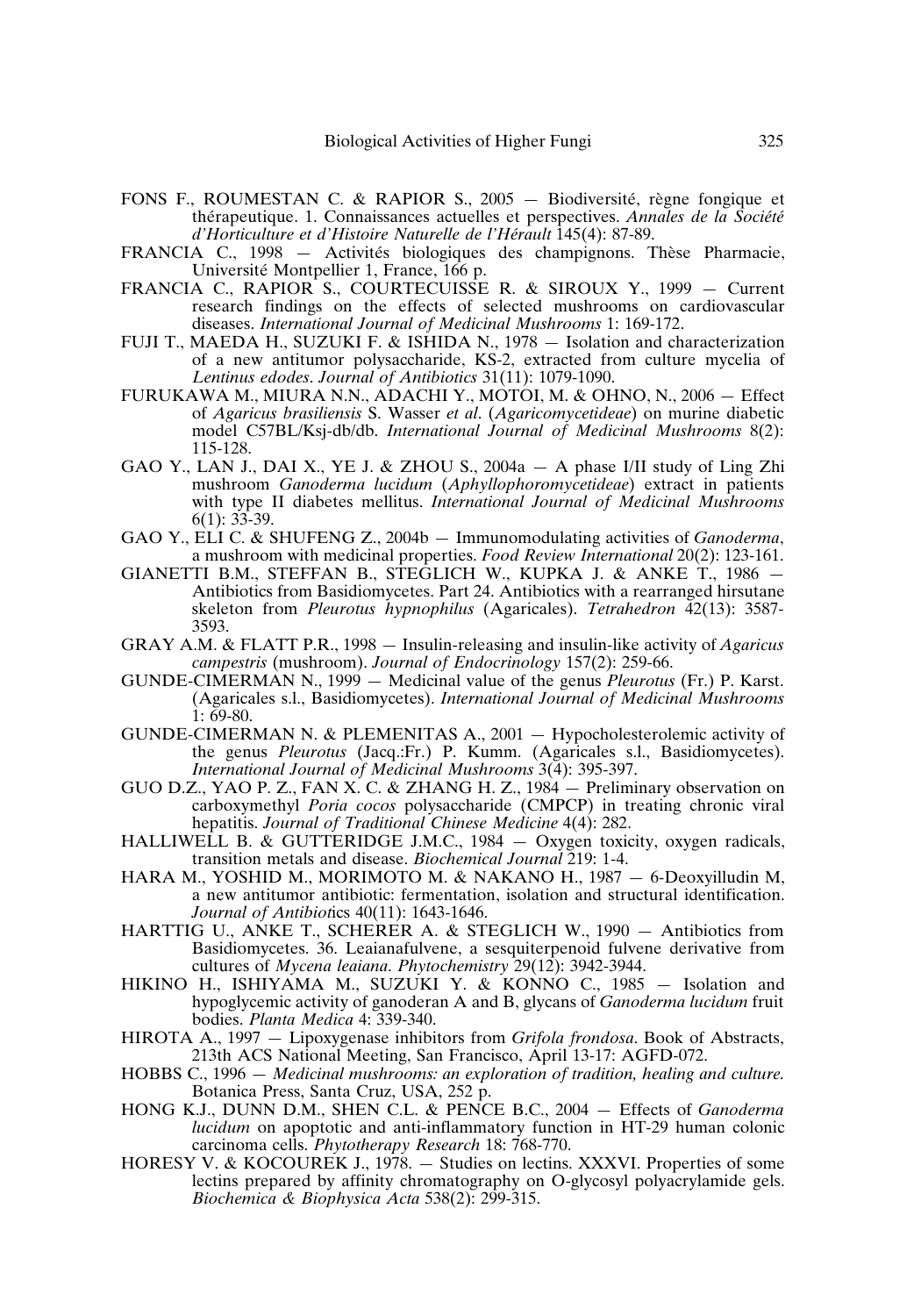- HOSHI H., YAGI Y., IIJIMA H., MATSUNAGA K., ISHIHARA Y. & YASUHARA T.,  $2005$  – Isolation and characterization of a novel immunomodulatory  $\alpha$ -glucanprotein complex from the mycelium of *Tricholoma matsutake* in Basidiomycetes. *Journal of Agricultural and Food Chemistry* 53(23): 8948-56.
- HWANG H.J., KIM S.W., LIM J.M., JOO J.H., KIM H.O., KIM H.M. & YUN J.W., 2005 — Hypoglycemic effect of crude exopolysaccharides produced by a medicinal mushroom *Phellinus baumii* in streptozotocin-induced diabetic rats. *Life Sciences* 76 (26): 3069-3080.
- IIZUKA C. & MAEDA H., 1988 Anti-AIDS drug containing sugars and inorganic elements extracted from *Lentinus edodes*. European Patent Application, 12 p.
- IIZUKA C. & MAEDA H., 1990 Extract of Basidomycetes, especially *Lentinus edodes*, for treatment of human immunodeficiency virus (HIV) infection. European Patent Application, 18 p.
- IKEKAWA T., NAKANISHI M., UEHARA N., CHIHARA G. & FUKUOKA F., 1968 — Antitumor action of some Basidiomycetes, especially *Phellinus linteus*. *Gann* 59(2): 155-157.
- IKEKAWA T., UEHARA N., MAEDA Y., NAKANISHI M. & FUKUOKA F., 1969 Antitumor activity of aqueous extracts of edible mushrooms. *Cancer Research* 29(3): 734-735.
- IKEKAWA T., MARUYAMA H., MIYANO T., OKURA A., SAWASAKI Y., NAITO K., KAWAMURA K. & SHIRATORI K., 1985 — Proflamin, a new antitumor agent: preparation, physico-chemical properties and antitumor activity, *Japanese Journal of Cancer Research* 76(2): 142-148.
- IKEKAWA T., 1995a Enokitake, *Flammulina velutipes*: host mediated antitumor polysaccharides. *Food Review International* 11(1): 203-206.
- IKEKAWA T., 1995b Bunashimeji, *Hypsizigus marmoreus*: antitumor activity of extracts and polysaccharides. *Food Review International* 1(1): 207-209.
- ISHIHARA S., WATANABE T., MAZUMDER T.K., NAGAI S. & TSUJI K., 2005 Effect of a hot water extract from *Phellinus linteus* mycelia on postprandial blood glucose level. *Shokuryo Gakkaishi* 58(4): 225-229.
- JIKAI L., 2002 Biologically active substances from mushrooms in Yunnan, China. *Heterocycles* 57(1): 157-167.
- JOSE N., AJITH T.A. & JANARDHANAN K.K., 2004 Methanol extract of the oyster mushroom, *Pleurotus florida*, inhibits inflammation and platelet aggregation. *Phytotherapy Research* 18(1): 43-46.
- KABIR Y., KIMURA S. & TAMURA T., 1988 Dietary effect of *Ganoderma lucidum* mushroom on blood pressure and lipid levels in spontaneously hypertensive rats (SHR). *Journal of Nutritional Science and Vitaminology* 34: 433-438.
- KABIR Y. & KIMURA S., 1989 Dietary mushrooms reduce blood pressure in spontaneously hypertensive rats. *Journal of Nutritional Science and Vitaminology* 35: 91-94.
- KAMINAGA T., YASUKAWA K., TAKIDO M., TAI T. & NUNOURA Y., 1996 Inhibitory effect of *Poria cocos* on 12-O-tetradecanoylphorbol-13-acetateinduced ear oedema and tumour promotion in mouse skin. *Phytotherapy Research* 10(7): 581-584.
- KAMIYA T., SAITO  $\check{Y}$ ., HASHIMOTO M. & SEKI H., 1969 Structure and synthesis of lentysine, a new hypocholesterolemic substance. *Tetrahedron Letters* 53: 4729-4732.
- KAMO T., ASANOMA M., SHIBATA H. & HIROTA M., 2003 Anti-inflammatory lanostane-type triterpen acids from *Piptoporus betulinus*. *Journal of Natural Products* 66: 1104-1106.
- KARACSONYI S. & KUNIAK L., 1994 Polysaccharides of *Pleurotus ostreatus*: isolation and structure of pleuran, an alkali insoluble β-D-glucan. *Carbohydrate Polymers* 24(2): 107-111.
- KAWAGISHI H., 1995 Mushrooms lectins. *Food Review International* 11(1): 63-68.
- KERRIGAN R.W., 2005 *Agaricus subrufescens*, a cultivated edible and medicinal mushroom, and its synonyms. *Mycologia* 97(1): 12-24.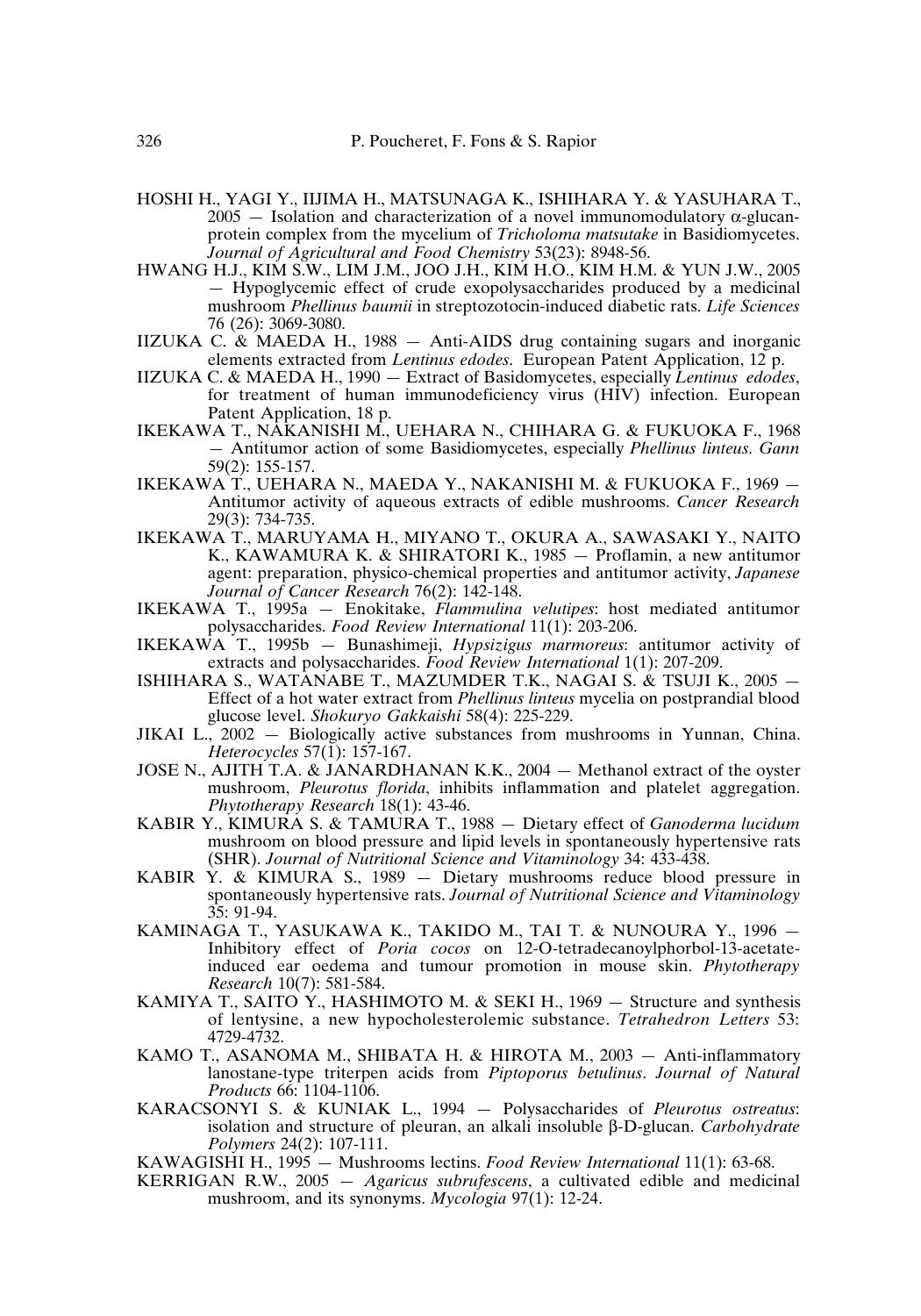- KETTERING M., VALDIVIA C., STERNER O., ANKE H. & THINES E., 2005 Heptemerones A-G, seven novel diterpenoids from *Coprinus heptemerus*: producing organism, fermentation, isolation and biological activities. *Journal of Antibiotics* 58 (6): 390-6.
- KIDD P.M., 2000 The use of mushroom glucans and proteoglycans in cancer treatment. *Alternative Medicine Review* 5(1): 4-27.
- KIHO T., TSUJIMURA Y., SAKUSHIMA M., USUI S. & UKAI S., 1994a Polysaccharides in fungi. 33. Hypoglycemic activity of an acidic polysaccharide (AC) from *Tremella fuciformis*. *Yakugaku Zasshi (Journal of the Pharmaceutical Society of Japan)* 114(5): 308-315.
- KIHO T., SOBUE S. & UKAI S., 1994b Structural features and hypoglycemic activities of two polysaccharides from a hot-water extract of *Agrocybe cylindracea*. *Carbohydrate Research* 251: 81-87.
- KIHO T., YOSHIDA I., KATSURAGAWA M. & SAKUSHIMA M., 1994c Polysaccharides in fungi. 34. - A polysaccharide from the fruiting bodies of *Amanita muscaria* and the antitumor activity of its carboxymethylated product. *Biological and Pharmaceutical Bulletin* 17(11): 1460-1462.
- KIHO T., MORIMOTO M., SAKUSHIMA M., USUI S. & UKAI S., 1995 Polysaccharides in fungi. 35. – Antidiabetic activity of an acidic polysaccharide from the fruiting bodies of *Tremella aurantia*. *Biological and Pharmaceutical Bulletin* 18(12): 1627-1629.
- KIHO T., YAMANE A., HUI J., USUI S. & UKAI S., 1996  $-$  Polysaccharides in fungi. 36. Hypoglycemic activity of a polysaccharide (CS-F30) from the cultural mycelium of *Cordyceps sinensis* and its effect on glucose metabolism in mouse liver. *Biological and Pharmaceutical Bulletin* 19(2): 294-296.
- KIHO T., OOKUBO K., USUI S. & UKAI S., 1999 Structural features and hypoglycemic activity of a polysaccharide (CS-F10) from the cultured mycelium of *Cordyceps sinensis*. *Biological and Pharmaceutical Bulletin* 22(9): 966-970.
- KIM H.W. & KIM B.K., 1999 Biomedicinal triterpenoids of *Ganoderma lucidum* (Curt.:Fr.) P. Karst. (*Aphyllophoromycetideae*). *International Journal of Medicinal Mushrooms* 1(2): 121-138.
- KIM G.Y., ROH S.I., PARK S.K., AHN S.C., OH Y.H., LEE J.D. & PARK Y.M., 2003 — Alleviation of experimental septic shock in mice by acidic polysaccharide isolated from the medicinal mushroom *Phellinus linteus*. *Biological and Pharmaceutical Bulletin* 26(10): 1418-1423.
- KINO K., YAMASHITA A., YAMAOKA K., WATANABE J., TANAKA S., KO K., SHIMIZU K. & TSUNOO H., 1989 — Isolation and characterization of a new immunomodulatory protein, Ling Zhi-8 (LZ-8), from *Ganoderma lucidum*. *Journal of Biological Chemistry* 264(1): 472-478.
- KODAMA N., KOMUTA K. & NANBA H.., 2002 Can Maitake MD-fraction aid cancer patients. *Alternative Medicine Review* 7(3): 236-239.
- KOMATSU N. TERAKAWA H., NAKANISHI K. & WATANABE Y., 1963 Flammulin, a basic protein of *Flammulina velutipes* with antitumor activities. *Journal of Antibiotics* 16(3): 139-143.
- KOMATSU N., NAGUMO N., OKUBO S. & KOIKE K., 1973 Protective effect of the mushroom polysaccharide Schizophyllan against experimental bacterial infections. *The Japanese Journal of Antibiotics* 26(3): 277-283.
- KONNO K., 1995 Biologically active components of poisonous mushrooms. *Food Review International* 11(1): 83-107.
- KONNO S., AYNEHCHI S., DOLIN D.J., SCHWARTZ A.M., CHOUDHURY M.S. & TAZAKI H., 2002 — Anticancer and hypoglycemic effects of polysaccharides in edible and medicinal Maitake mushroom. *International Journal of Medicinal Mushrooms* 4(3): 185-195.
- KUBO K., AOKI H.  $\&$  NANBA H., 1994  $-$  Anti-diabetic activity present in the fruitbody of *Grifola frondosa* (Maitake). *Biological and Pharmaceutical Bulletin* 17(8): 1106-1110.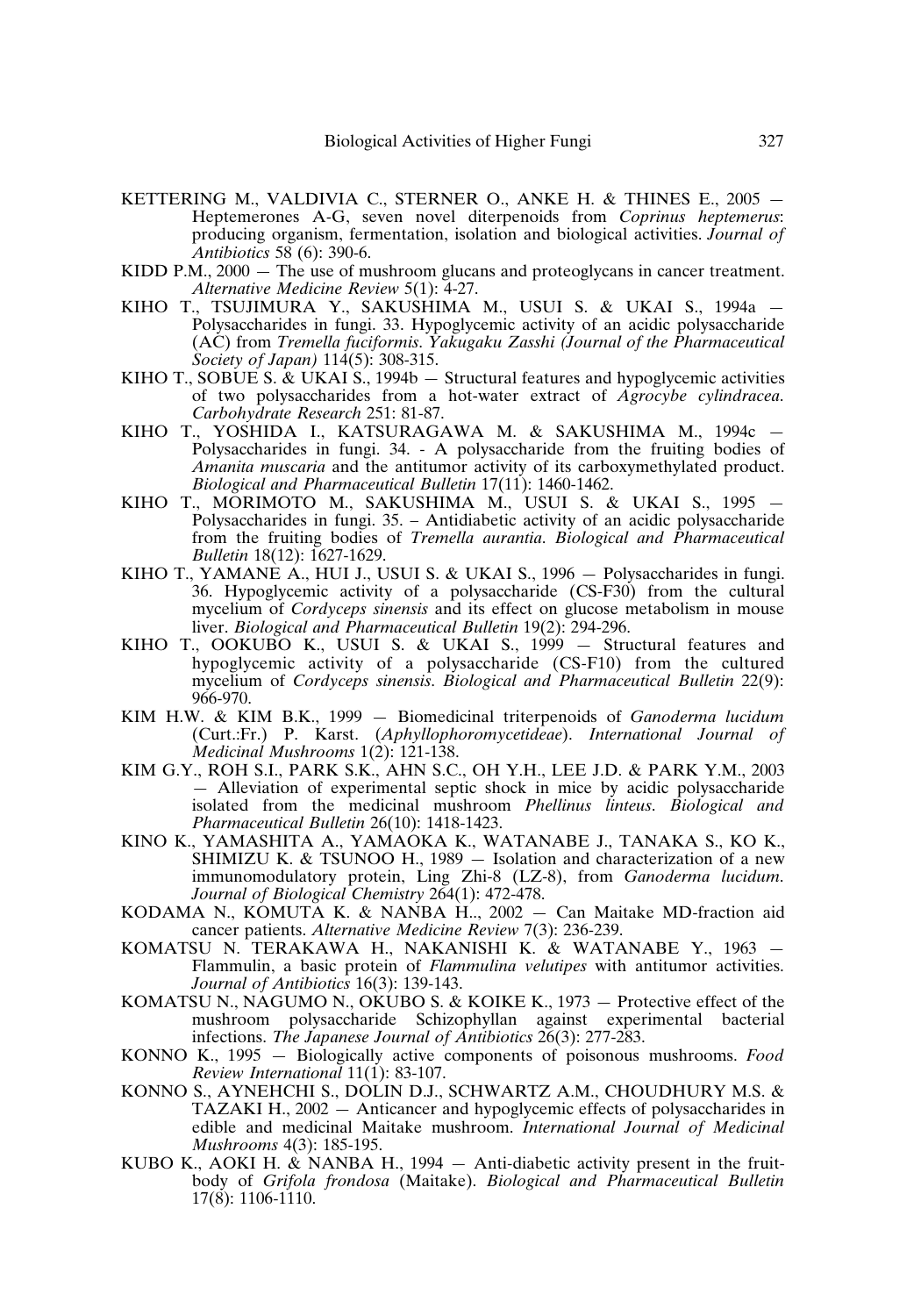- KUBO K. & NANBA H., 1997 Anti-hyperliposis effect of Maitake fruit body (*G. frondosa*). *Biological and Pharmaceutical Bulletin* 20(7): 781-785.
- KUO Y.C., HUANG Y.L., CHEN C.C., LIN Y.S., CHUANG K.A. & TSAI W.J., 2002 -Cell cycle progression and cytokine gene expression of human peripheral blood mononuclear cells modulated by *Agaricus blazei. The Journal of Laboratory and Clinical Medicine* 140(3): 176-187.
- LAKHANPAL T.N. & RANA M., 2005 Medicinal and nutraceutical genetic resources of mushrooms. *Plant Genetic Resources* 3(2): 288-303.
- LAKSHMI B., AJITH T.A., SHEENA N., GUNAPALAN N. & JANARDHANAN K.K., 2003 — Antiperoxidative, anti-inflammatory, and antimutagenic activities of ethanol extract of the mycelium of *Ganoderma lucidum* occurring in South India. *Teratogenesis, Carcinogenesis and Mutagenesis* (Suppl. 1): 85-97.
- LANDRAULT N., POUCHERET P., RAVEL P., GASC F., CROS G. & TEISSÈDRE P.L., 2001 — Antioxidant capacities and phenolic levels of french wines from different varieties and vintages. *Journal of Agricultural and Food chemistry* 49(7): 3341-3348.
- LEE D.H., KIM J.H., PARK J.S., CHOI Y.J. & LEE J.S., 2004 Isolation and characterization of a novel angiotensin I-converting enzyme inhibitory peptide derived from the edible mushroom *Tricholoma giganteum. Peptides* 25(4): 621-627.
- LEGGAS M., STEWART C.F., WOO M.H., FOULADI M., CHESHIRE P.J., PETERSON J.K., FRIEDMAN H.S., BILLUPS C. & HOUGHTON P.J., 2002 — Relation between Irofulven (MGI-114) systemic exposure and tumor response in human solid tumor xenografts. *Clinical Cancer Research* 8(9): 3000-3007.
- LEHMANN V.K., HUANG A., IBANEZ-CALERO S., WILSON G.R. & RINEHART K.L., 2003 — Illudin S, the sole antiviral compound in mature fruiting bodies of *Omphalotus illudens*. *Journal of Natural Products* 66(9): 1257-1258.
- LIN J.M., LIN C.C., CHEN M.F. & UJIIE T., 1995 Radical scavenger and antihepatotoxic activty of *Ganoderma formosanum, Ganoderma lucidum and Ganoderma japonicum*. *Journal of Ethnopharmacology* 47(1): 33-41.
- LIN Z.B. & ZHANG H.N. 2004 Anti-tumor and immunoregulatory activities of *Ganoderma lucidum* and its possible mechanisms. *Acta Pharmacologica Sinica* 25(11): 1387-1395.
- LIN Z.B., 2005 Cellular and molecular mechanisms of immuno-modulation by *Ganoderma lucidum. Journal of Pharmacological Sciences* 99: 144-153.
- LIU G.T., 1999 Recent advances in research of pharmacology and clinical applications of *Ganoderma* P. Karst. *species* (*Aphyllophoromycetideae*) in China. *International Journal of Medicinal Mushrooms* 1: 63-67.
- LO K.M. & CHEUNG P.C.K.,  $2005 -$  Antioxidant activity of extracts from the fruiting bodies of *Agrocybe aegerita* var. *alba*. *Food Chemistry* 89: 533-539.
- LORENZEN K., ANKE T., ANDERS U. & HINDERMAYR H., 1994 Two inhibitors of platelet aggregation from a *Panus* species (Basidiomycetes). *Zeitschrift fur Naturforschung* 49C: 132-138.
- LORENZEN K., ANKE T., KONETSCHNY-RAPP S. & SCHEUER W., 1995 5-Hydroxy-3-vinyl-2-(5H)-furanone – A new inhibitor of human synovial phospholipase A2, and platelet aggregation from fermentations of a *Calyptella* species (Basidiomycetes). *Zeitschrift fur Naturforschug* 50C: 403-109.
- LTEIF A. & MATHER K.,  $2004 -$  Insulin resistance, metabolic syndrome and vascular diseases: Update on mechanistic linkages. *Canadian Journal of Cardiology* 20(Suppl. B): 66B-76B.
- LU Z.W., 1995 Psychoneuroimmunological effects of morphine and the immunoprotection of *Ganoderma* polysaccharides peptide in morphine-dependent mice. *Sheng Li Ke Xue Jin Zhan* 26(1): 45-49.
- MANZI P., GAMBELLI L., MARCONI S., VIVANTI V. & PIZZOFERRATO L., 1996 — Nutrients in edible mushrooms: an inter-species comparative study. *Food Chemistry* 65: 477-482.
- MAYELL M., 2001 Maitake extracts and their therapeutic potential. *Alternative Medicine Review* 6(1): 48-60.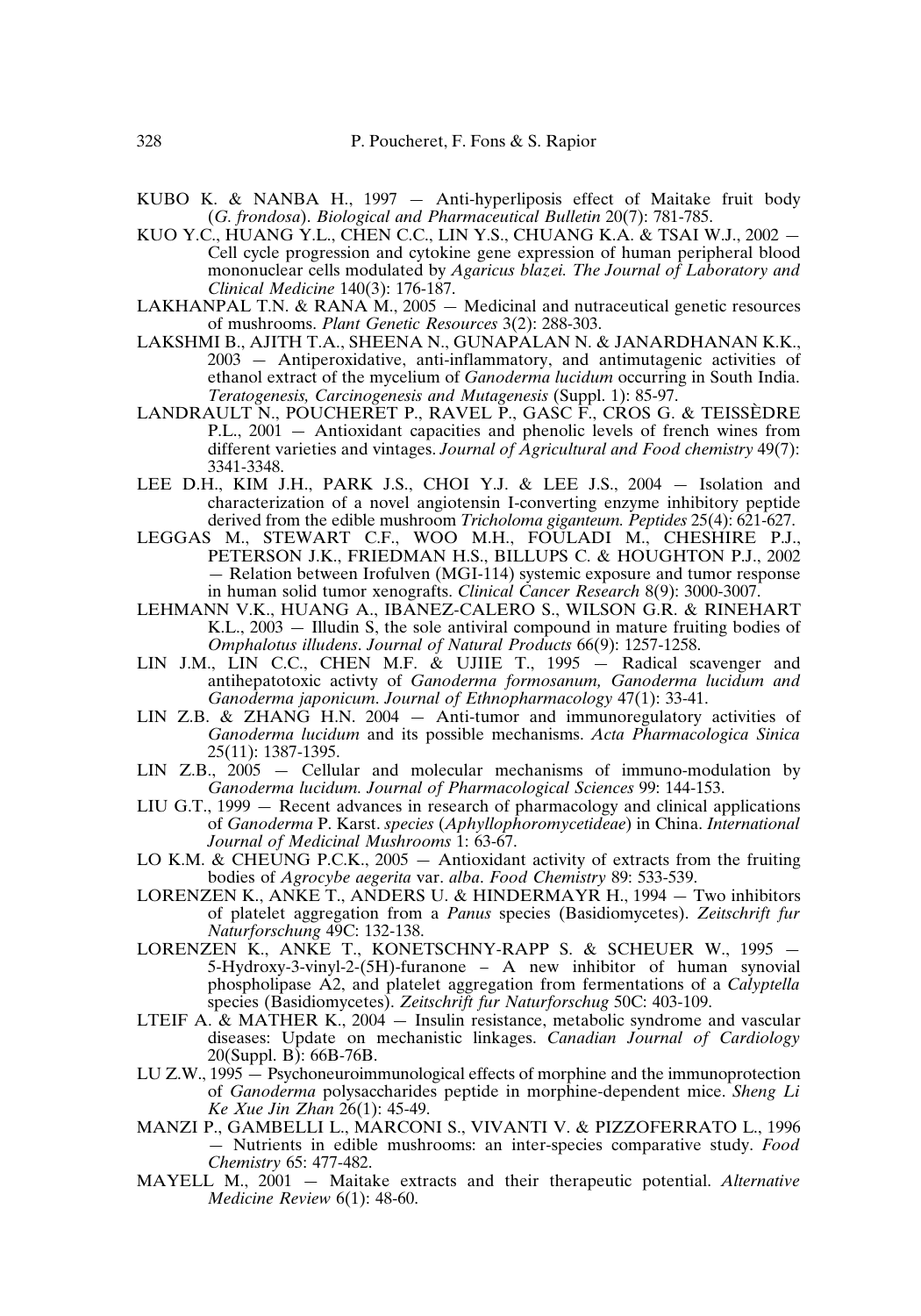- MATTILA P., SUONPAA K. & PIIRONEN V., 2000 Functional properties of edible mushrooms. *Nutrition* 16(7-8): 694-696.
- MCDONALD J.R., MUSCOPLAT C.C., DEXTER D.L., MANGOLD G.L., CHEN S.F., KELNER M.J., MCMORRIS T.C. & VON HOFF D.D., 1997 — Preclinical antitumor activity of 6-hydroxymethylacylfulvene, a semisynthetic derivative of the mushroom toxin illudin S. *Cancer Research* 57(2): 279-283.
- MCMORRIS T.C., KELNER M.J., WANG W., YU J., ESTES L.A. & TAETLE R., 1996 — (Hydroxymethyl)acylfulvene: an illudin derivative with superior antitumor properties. *Journal of Natural Products* 59: 896-899.
- MCMORRIS T.C., YU J., LIRA R., DAWE R., MACDONALD J.R., WATERS S.J., ESTES L.A. & KELNER M.J., 2001 — Structure-activity of antitumor agent irofulven (hydroxymethylacylfulvene) and analogues. *Journal of Organic Chemistry* 66: 6158-6163.
- MIN T.J., KIM E.M., LEE S.J. & BAE K.G., 1995 Studies on the screening and development of antibiotics in the mushroom. The screening of antifungal components in Basidiomycetes. *Han'guk Kyunhakhoechi* 23(1): 14-27.
- MISAKI A. & KAKUTA M., 1995 Kikurage (Tree-ear) and Shirokikurage (White jellyleaf): *Auricularia auricula-judae* and *Tremella fuciformis*. *Food Review International* 11(1): 211-218.
- MISAKI A. & KISHIDA E., 1995 Straw mushroom, Fukurotake, *Volvariella volvacea*. *Food Review International* 11(1): 219-223.
- MIZUNO T., 1995a Yamabushitake, *Hericium erinaceus*: bioactive substances and medicinal utilization. *Food Review International* 11(1): 173-178.
- MIZUNO T., 1995b Bioactive biomolecules of mushrooms: food function and medicinal effect of mushroom fungi. *Food Review International* 11(1): 7-21.
- MIZUNO T., SAITO H., NISHITOBA T. & KAWAGASHI H., 1995 Antitumor-active substances from mushrooms. *Food Review International* 11: 23-61.
- MIZUNO T., 1996 A development of antitumor polysaccharides from mushroom fungi. *Foods & Food Ingredients Journal of Japan* 167: 69-85.
- MIZUNO T., YEOHLUI P., KINOSHITA T., ZHUANG C., ITO H. & MAYUZUMI Y., 1996 — Antitumor activity and chemical modification of polysaccharides from Niohshimeji mushroom, *Tricholoma giganteum*. *Bioscience, Biotechnology, and Biochemistry* 60: 30-33.
- MIZUNO T., MORIMOTO M., MINATO K.I. & TSUCHIDA H., 1998 Polysaccharides from *Agaricus blazei* stimulate lymphocyte T-cell subsets in mice. *Bioscience, Biotechnology, and Biochemistry* 62: 434-437.
- MIZUNO T., ZHUANG C., ABE K., OKAMOTO H., KIHO T., UKAI S., LECLERC S. & MEIJER L., 1999a — Antitumor and hypoglycemic activities of polysaccharides from the sclerotia and mycelia of *Inonotus obliquus* (Pers.: Fr.) Pil. (*Aphyllophoromycetideae*). *International Journal of Medicinal Mushrooms* 1: 301-316.
- MIZUNO T., MINATO K., ITO H., KAWADE M., TERAI H. & TSUCHIDA H., 1999b — Antitumor polysaccharide from the mycelium of liquid-cultured *Agaricus blazei* Murrill. *Biochemistry & Molecular Biology International*. 47: 707-714.
- NG T.B., 1998 A review of research on the protein bound polysaccharides from the mushroom *Coriolus versicolor*. *General Pharmacology* 30(1): 1-4.
- NGAI P.H.K. & NG T.B., 2003 Lentin, a novel and potent antifungal protein from shitake mushroom with inhibitory effects on activity of human immunodeficiency virus-1 reverse transcriptase and proliferation of leukemia cells. *Life Sciences* 73(26): 3363-3374.
- NIDIRY E.S.J., 2001 Structure-fungitoxicity relationships of some volatile flavour constituents of the edible mushrooms *Agaricus bisporus* and *Pleurotus florida*. *Flavour and Fragrance Journal* 16(4): 245-248.
- NUKATA M., HASHIMOTO T., YAMAMOTO I., IWASAKI N., TANAKA M. & ASAKAWA Y., 2002 — Neogrifolin derivatives possessing anti-oxidative activity from the mushroom *Albatrellus ovinus*. *Phytochemistry* 59(7): 731-737.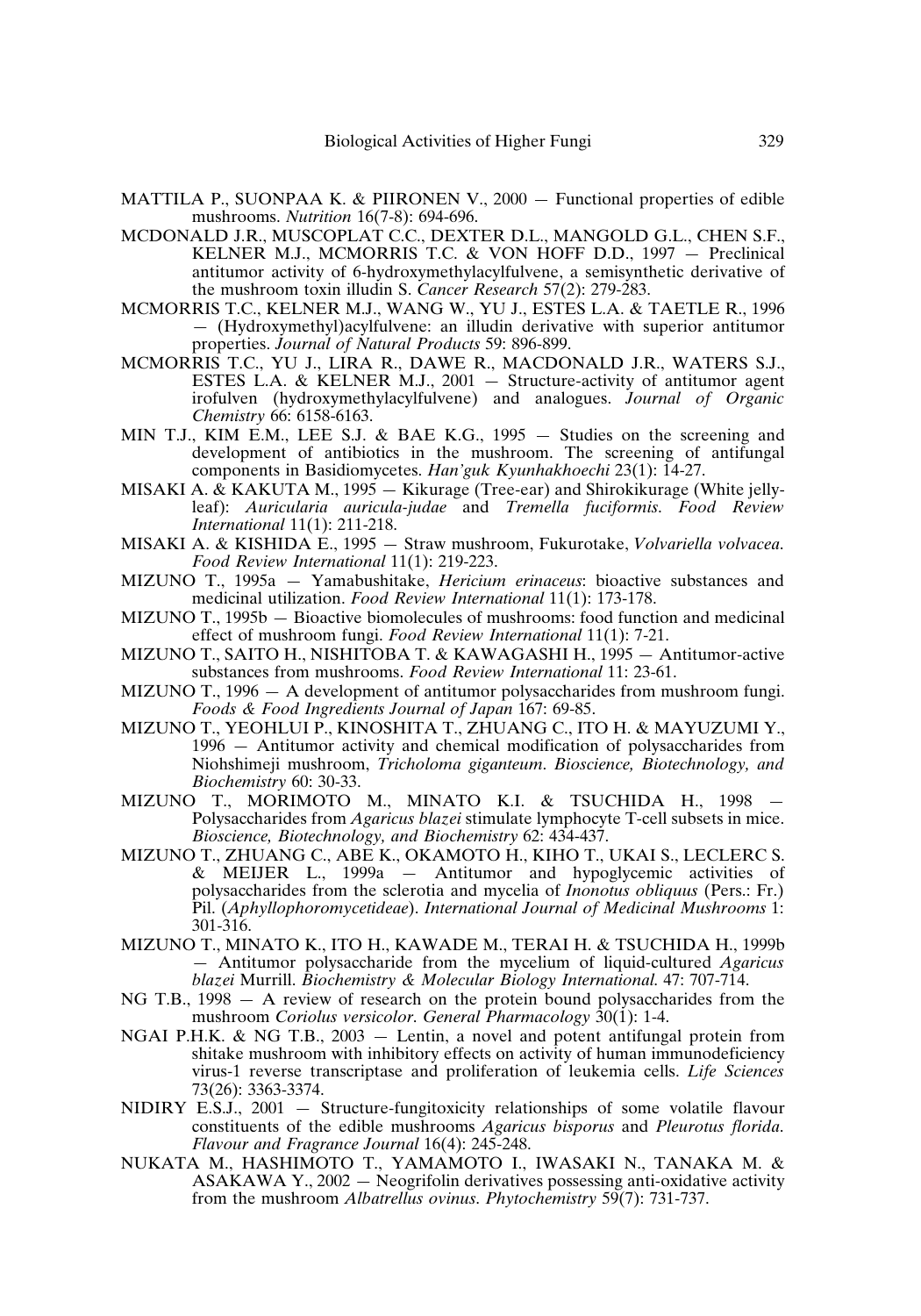- OBUCHI T., KONDOH H., WATANABE N., TAMAI M., OMURA S., YANG J. & LIANG X., 1990 — Armillaric acid, a new antibiotic produced by *Armillaria mellea*. *Planta Medica* 56(2): 198-201.
- OKAMOTO K., SHIMADA A., SHIRAI R., SAKAMOTO H., YOSHIDA S., OJIMA F., ISHIGURO Y., SAKAI T. & KAWAGISHI H., 1993 — Antimicrobial chlorinated orcinol derivatives from mycelia of *Hericium erinaceus*. *Phytochemistry* 34(5): 1445-1446.
- OOI V.L. & LIU F., 1999  $-$  A review of pharmacological activities of mushroom polysaccharides. *International Journal of Medicinal Mushrooms* 1: 196-206.
- PARK J., LEE B. R., JIN L.H., KIM C.K., CHOI K.S., BAHN J.H., LEE K.S., KWON H.Y., CHANG H.W., BAEK N.I., LEE E.H., KANG J.H., CHO S.W. & CHOI S.Y., 2001 — The stimulatory effect of *Ganoderma lucidum* and *Phellinus linteus* on the antioxidant enzyme catalase. *Journal of Biochemistry and Molecular Biology* 34(2): 144-149.
- PIRAINO F.F., 2006 Emerging antiviral drugs from medicinal mushrooms. *International Journal of Medicinal Mushrooms* 8(2): 101-114.
- QUANG D.N., HASHIMOTO T. & ASAKAWA Y., 2006 Inedible mushrooms: a good source of biologically active substances. *The Chemical Record* 6: 79-99.
- RAPIOR S., COURTECUISSE R., FRANCIA C. & SIROUX Y., 2000 Activités biologiques des champignons : recherches actuelles sur les facteurs de risque des maladies cardio-vasculaires. *Annales de la Société d'Horticulture et d'Histoire Naturelle de l'Hérault* 140(1): 26-31.
- REAVEN G., HO H. & HOFFMAN B., 1988 Attenuation of fructose induced hypertension in rats by exercise training. *Hypertension* 12: 129-132.
- RESHETNIKOV S.V., WASSER S.P., NEVO E., DUCKMAN I. & TSUKOR K., 2000 Medicinal value of the genus *Tremella* Pers. (Heterobasidiomycetes). *International Journal of Medicinal Mushrooms* 2(3): 169-193.
- ROUMESTAN C., FONS F. & RAPIOR S., 2005 Biodiversité, règne fongique et thérapeutique. 2. Les champignons constituent-ils une nouvelle source de composés anti-inflammatoires ? *Annales de la Société d'Horticulture et d'Histoire Naturelle de l'Hérault* 145(4): 90-92.
- ROUSSEL B., RAPIOR S., MASSON C.L. & BOUTIÉ P., 2002 *Fomes fomentarius* (L. : Fr.) Fr. : un champignon aux multiples usages. *Cryptogamie, Mycologie* 23: 349-366.
- ROY A., 1977 Un curieux champignon aux propriétés surprenantes : *Inonotus obliquus*. *Documents Mycologiques* 7: 23-24.
- RUSSO A., PIOVANO M., CLERICUZIO M., LOMBARDO L., TABASSO S., CHAMY M.C., VIDARI G., CARDILE V., VITA-FINZI P. & GARBARINO J.A., 2006 — Putrescine-1,4-dicinnamide from *Pholiota spumosa* (Basidiomycetes) inhibits cell growth of human prostate cancer cells. *Phytomedicine* (sous presse).
- SAKAGAMI H. & TAKEDA M., 1993 Diverse biological activity of PSK (Krestin), a protein-bound polysaccharide from *Coriolus versicolor* (Fr.) Quél. In: Chang S.T., Buswell J.A., Chiu S.W. (eds). *Mushroom biology and mushroom products*. The Chinese University Press, Hong-Kong, pp. 237-245.
- SARKAR S., KOGA J., WHITLEY R.J. & CHATTERJEE S., 1993 Antiviral effect of the extract of culture medium of *Lentinus edodes* mycelia on the replication of Herpes Simplex Virus type I. *Antiviral Research* 20(4): 293-303.
- SEIDEN M.V., GORDON A.N., BODURKA D.C., MATULONIS U.A., PENSON R.T., REED E., ALBERTS D.S., WEEMS G., CULLEN M. & MCGUIRE W.P., 2006 — A phase II study of irofulven in women with recurrent and heavily pretreated ovarian cancer. *Gynecologic Oncology* 101: 55-61.
- SEO S.Y., SHARMA V.K. & SHARMA N., 2003 Mushroom Tyrosinase: Recent Prospects. *Journal of Agricultural and Food Chemistry* 51: 2837-2853.
- SHARON N. & LIS H., 1993 Carbohydrates in cell recognition. *Scientific American* 268(1): 82-89.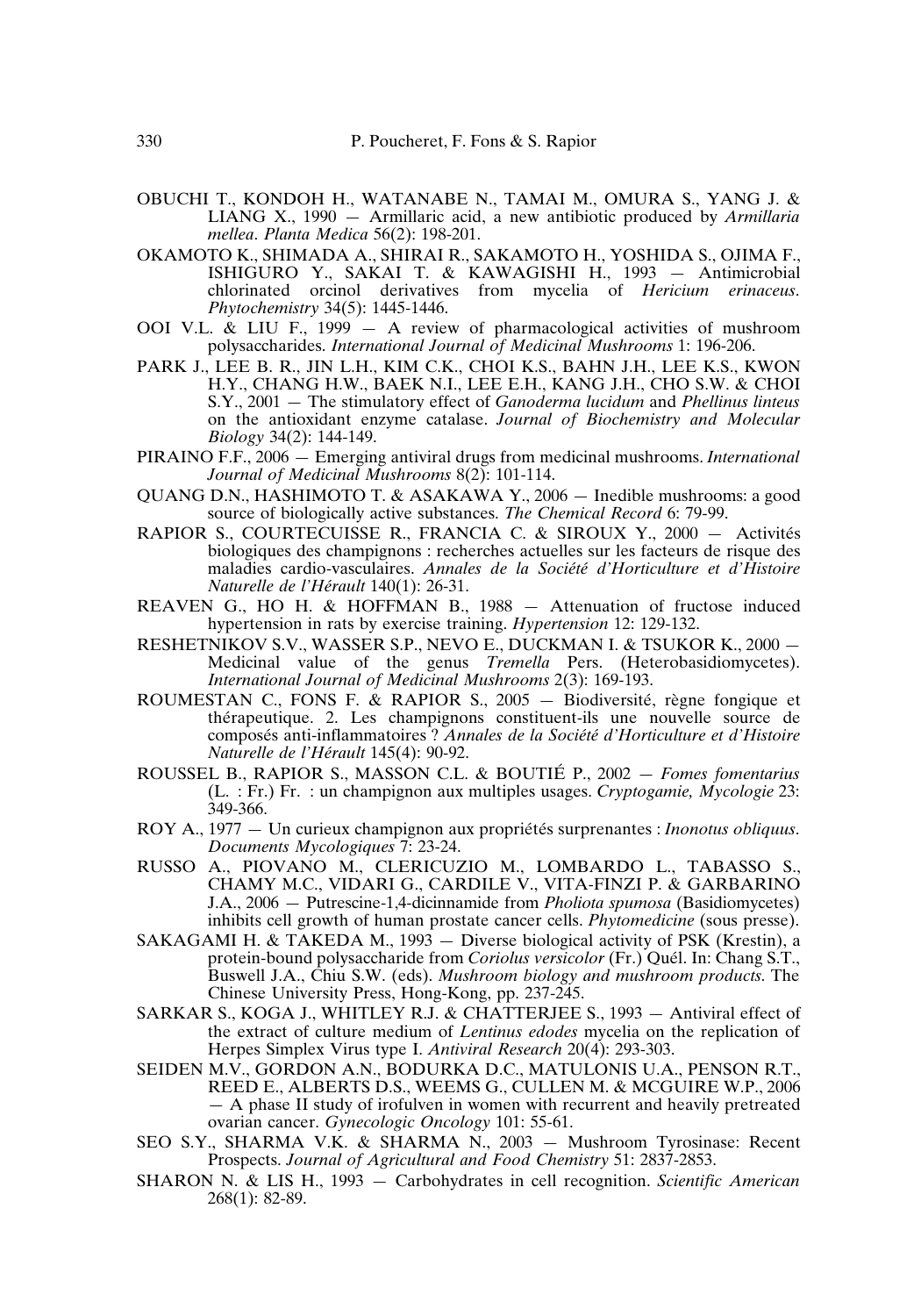- SHIM M.J., KIM H.W. & KIM B.K., 2004 Biologically active components of *Ganoderma lucidum* and its antiproliferation action on the human peripheral blood lymphocytes. *Huazhong Nongye Daxue Xuebao* 23(1): 89-95.
- SHIMIZU A., YANO T., SAITO Y. & INADA Y.,  $1985 -$  Isolation of an inhibitor of platelet aggregation from a fungus, *Ganoderma lucidum*. *Biological and Pharmaceutical Bulletin* 33(7): 3012-3015.
- SHIRAHAMA H., FUKUOKA Y. & MATSUMOTO T., 1962 Isolation and characterization of lunamycin, an antitumor substance from *Lampteromyces japonicus*. *Bulletin of the Chemical Society of Japan* 35: 1047-1048.
- SIMIC M.G., 1988 Mechanisms of inhibition of free-radical processed in mutagenesis and carcinogenesis. *Mutation Research* 202: 377-386.
- SMANIA E.F.A., DELLE MONACHE F., SMANIA A., YUNES R.A. & CUNEO R.S., 2003 — Antifungal activity of sterols and triterpenes isolated from *Ganoderma annulare*. *Fitoterapia* 74(4): 375-377.
- SUGANO N., HIBINO Y., CHOJI Y. & MAEDA H., 1982 Anticarcinogenic actions of water-soluble and alcohol-insoluble fractions from culture medium of *Lentinus edodes* mycelia. *Cancer Letters* 17(2): 109-114.
- SULLIVAN R., SMITH J.E. & ROWAN N.J., 2006 Medicinal mushrooms and cancer therapy: translating a traditional practice into Western medicine. *Perspectives in Biology and Medicine* 49(2): 159-170.
- SUZUKI F., KOIDE T., TSUNODA A. & ISHIDA N., 1977 Mushroom extract as an interferon inducer. I. Biological and physicochemical properties of spore extract of *Lentinus edodes*. *Sendai-shi Eisei Shikenshoh* 6: 113-124.
- SUZUKI I., ITANI T., OHNO N., OIKAWA S. & SATO K., 1984 Antitumor activity of a polysaccharide fraction extracted from cultured fruiting bodies of *Grifola frondosa*. *Journal of Pharmacobio-dynamics* 7(7): 492-500.
- TALPUR N.A., ECHARD B.W., FAN A.Y., JAFFARI O., BAGCHI D. & PREUSS H.G., 2002 — Antihypertensive and metabolic effects of whole Maitake mushroom powder and its fractions in two rat strains. *Molecular and Cellular Biochemistry* 237(1-2): 129-36.
- TAO Y.Z., ZHANG L. & CHEUNG P.C.K., 2006 Physicochemical properties and antitumor activities of water-soluble native and sulfated hyperbranched mushroom polysaccharides. *Carbohydrate Research* 341(13): 2261-2269.
- THEROUANE-ALLARD H., 2002 *Grifola frondosa* (Maitake) et *Lentinus edodes* (Shiitake): deux champignons aux activités biologiques intéressantes. Thèse de Pharmacie, Université Montpellier 1, France, 86 p.
- THOEN D., 1982 Usages et légendes liées aux Polypores. Note d'ethnomycologie. *Bulletin de la Société Mycologique de France* 98(3): 289-318.
- THYAGARAJAN A., JIANG J., HOPF A., ADAMEC J. & SLIVA D., 2006 Inhibition of oxidative stress-induced invasiveness of cancer cells by *Ganoderma lucidum* is mediated through the suppression of interleukin-8 secretion. *International Journal of Molecular Medicine* 18(4): 657-664.
- TOMASI S., LOHEZIC-LE DEVEHAT F., SAULEAU P., BEZIVIN C. & BOUSTIE J., 2004 — Cytotoxic activity of methanol extracts from Basidiomycete mushrooms on murine cancer cell lines. *Pharmazie* 59(4): 290-293.
- TRINGALI C. & PIATTELLI M., 1989 Antimicrobial tetraprenylphenols from *Suillus granulatus*. *Journal of Natural Products* 52(5): 941-947.
- TSUGE N., MORI T., HAMANO T. & TANAKA H., 1999 Cinnatriacetins A and B, new antibacterial triacetylene derivatives from the fruiting bodies of *Fistulina hepatica*. *The Journal of Antibiotics* 52(6): 578-581.
- TSUKAMOTO S., MACABALANG A D., ABE T., HIROTA H. & OHTA T., 2002 Thelephorin A: a new radical scavenger from the mushroom *Thelephora vialis*. *Tetrahedron* 58(6): 1103-1105.
- TSUKAMOTO S., MACABALANG A.G., NAKATANI K., OBARA Y., NAKAHATA N. & OHTA T., 2003 — Tricholomalides A-C, new neurotrophic diterpenes from the mushroom *Tricholoma sp*. *Journal of Natural Products* 66: 1578-1581.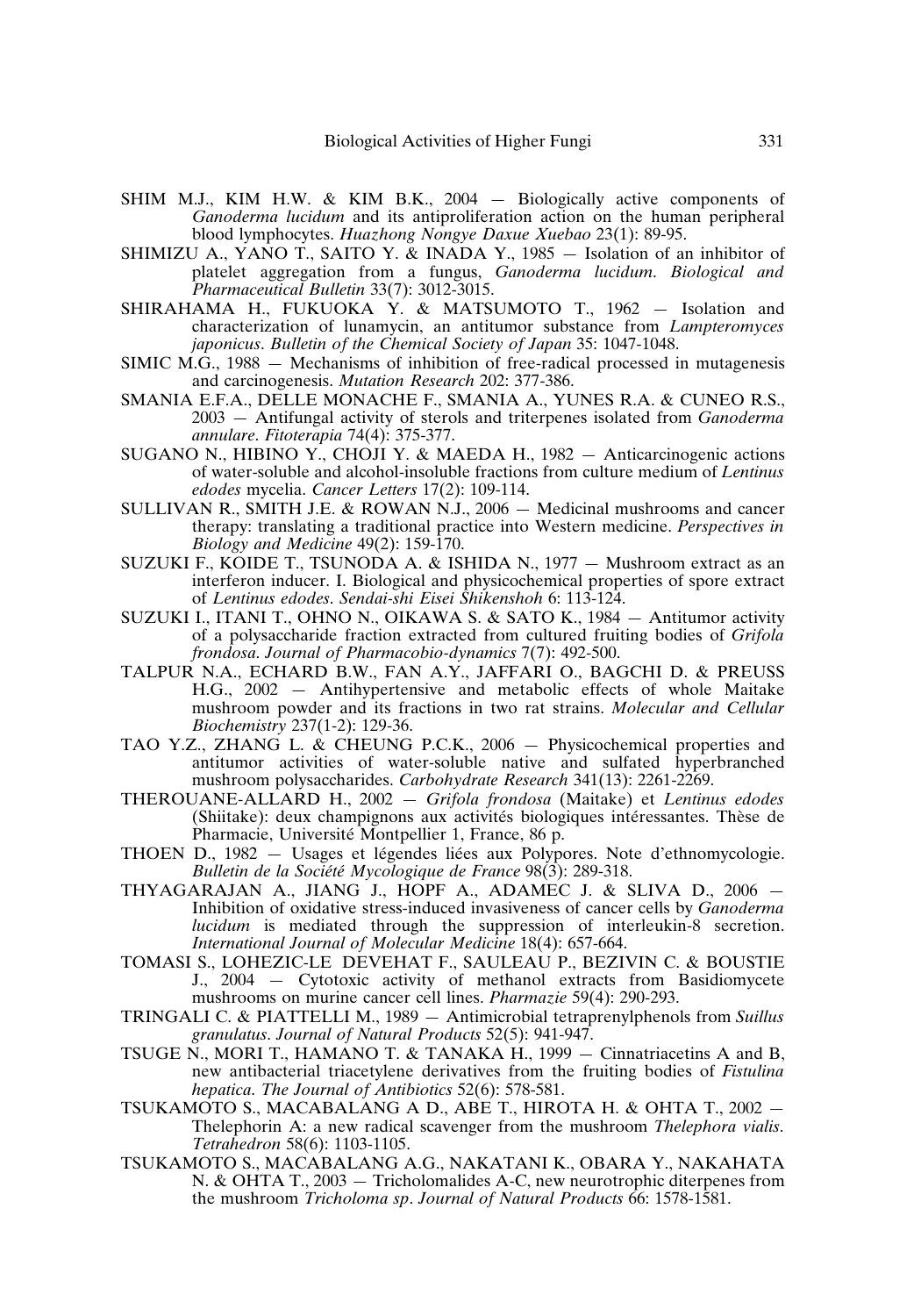- UKAWA Y., ANDOU M., FURUICHI Y., KOKEAN Y., NISHII T. & HISAMATSU M., 2001 — Hypocholesterolemic activity of hatakeshimeji (*Lyophyllum decastes* Sing.) mushroom in rats. *Nippon Shokuhin Kagaku Kogaku Kaishi* 48(7): 520-525.
- UKIYA M., AKIHISA T., TOKUDA H., HIRANO M., OSHIKUBO M., NOBUKUNI Y., KIMURA Y., KONDO T. & NISHINO H., 2002 — Inhibition of tumorpromoting effects by poricoic acids G and H and other lanostane-type triterpenes and cytotoxic activity of poricoic acids A and G from *Poria cocos. Journal of Natural Products* 65: 462-465.
- WANG G., ZHANG J., MIZUNO T. & ZHUANG C., 1993 Antitumor active polysaccharides from the Chinese mushroom Songshan lingzhi, the fruit body of *Ganoderma tsugae*. *Bioscience, Biotechnology & Biochemistry* 57(6): 894-900.
- WANG H.X., LIU W.K., NG T.B., OOI V.E. & CHANG S.T., 1996a The immunomodulatory and antitumor activities of lectins from the mushroom *Tricholoma mongolicum*. *Immunopharmacology* 31(2-3): 205-211.
- WANG H.X., NG T.B., OOI V. & LIU W.K., 1996b A polysaccharide-peptide complex from cultured mycelia of the mushroom *Tricholoma mongolicum* with immunoenhancing and antitumor activities. *Biochemistry and Cell Biology* 74(1): 95-100.
- WANG H.X., OOI V.E., NG T.R., CHIU K.W. & CHANG S.T., 1996c Hypotensive and vasorelaxing activities of a lectin from the edible mushroom *Tricholoma mongolicum*. *Pharmacology and Toxicology* 79: 318-323.
- WANG H. X. & NG T.B., 2006 A laccase from the medicinal mushroom *Ganoderma lucidum. Applied Microbiology and Biotechnology* 72(3): 508-513.
- WASSER S. P. & WEIS A. L., 1999 Medicinal properties of substances occurring in higher Basidiomycetes mushrooms: current perspectives, *International Journal of Medicinal Mushrooms* 1: 31-62.
- WASSER S.P., 2002 Medicinal mushrooms as a source of antitumor and immunomodulating polysaccharides. *Applied Microbiology and Biotechnology* 60: 258-274.
- WU J.Y., ZHANG O.X. & LEUNG P.H., 2006 Inhibitory effects of ethyl acetate extract of *Cordyceps sinensis* mycelium on various cancer cells in culture and B16 melanoma in C57BL/6 mice*. Phytomedicine* (sous presse).
- YAGISHITA K., MIYAKAWA T., JINNOUCHI H. & YAMAMOTO H., 1977 Effects of *Grifola frondosa, Coriolus versicolor* and *Lentinus edodes* on cholesterol metabolism in rats. I. *Nihon Daigaku Nojuigakubu Gijutsu Kenkyu Hokoku* 34: 1-13.
- YANG J.H., LIN H.C. & MAU J.L., 2002 Antioxidant properties of several comercial mushrooms. *Food Chemistry* 77: 229-235.
- YE M., LIU J.K., LU Z.X., ZHAO Y., LIU S.F., LI L.L., TAN M., WENG X.X., LI W.& CAO Y., 2005 — Grifolin, a potential antitumor natural product from the mushroom *Albatrellus confluens*, inhibits tumor cell growth by inducing apoptosis *in vitro*. *FEBS Letters* 579(16): 3437-3443.
- YEO W., BOYER M., CHUNG H.C., ONG S.Y., LIM R., ZEE B., MA B., LAM K.C., MO F.K., NG E.K., HO R., CLARKE S., ROH J.K., BEALE P., RHA S.Y., JEUNG H.C., SOO R., GOH B.C. & CHAN A.T., 2006 — Irofulven as first line therapy in recurrent or metastatic gastric cancer: a phase II multicenter study by the Cancer Therapeutics Research Group (CTRG). *Cancer, Chemotherapy and Pharmacology* (sous presse).
- YING J., MAO X., MA Q., ZONG Y. & WEN H., 1987 Icones of medicinal fungi from China. Science Press, Beijing, Chine, 575 p.
- YOON J.O., MIN T.J. & YOON H., 1995 An antibacterial lectin from *Lampteromyces japonicus* "LJAP" (*Lampteromyces japonicus* antibiotic protein). *Han'guk Kyunhakhoechi* 23(1): 46-52.
- YOSHIOKA Y., TABETA R., SAIT, H., UEHARA N. & FUKUOKA F., 1985 Antitumor polysaccharides from *P. ostreatus* (Fr.) Quél.: isolation and structure of a β-glucan. *Carbohydrate Research* 140(1): 93-100.